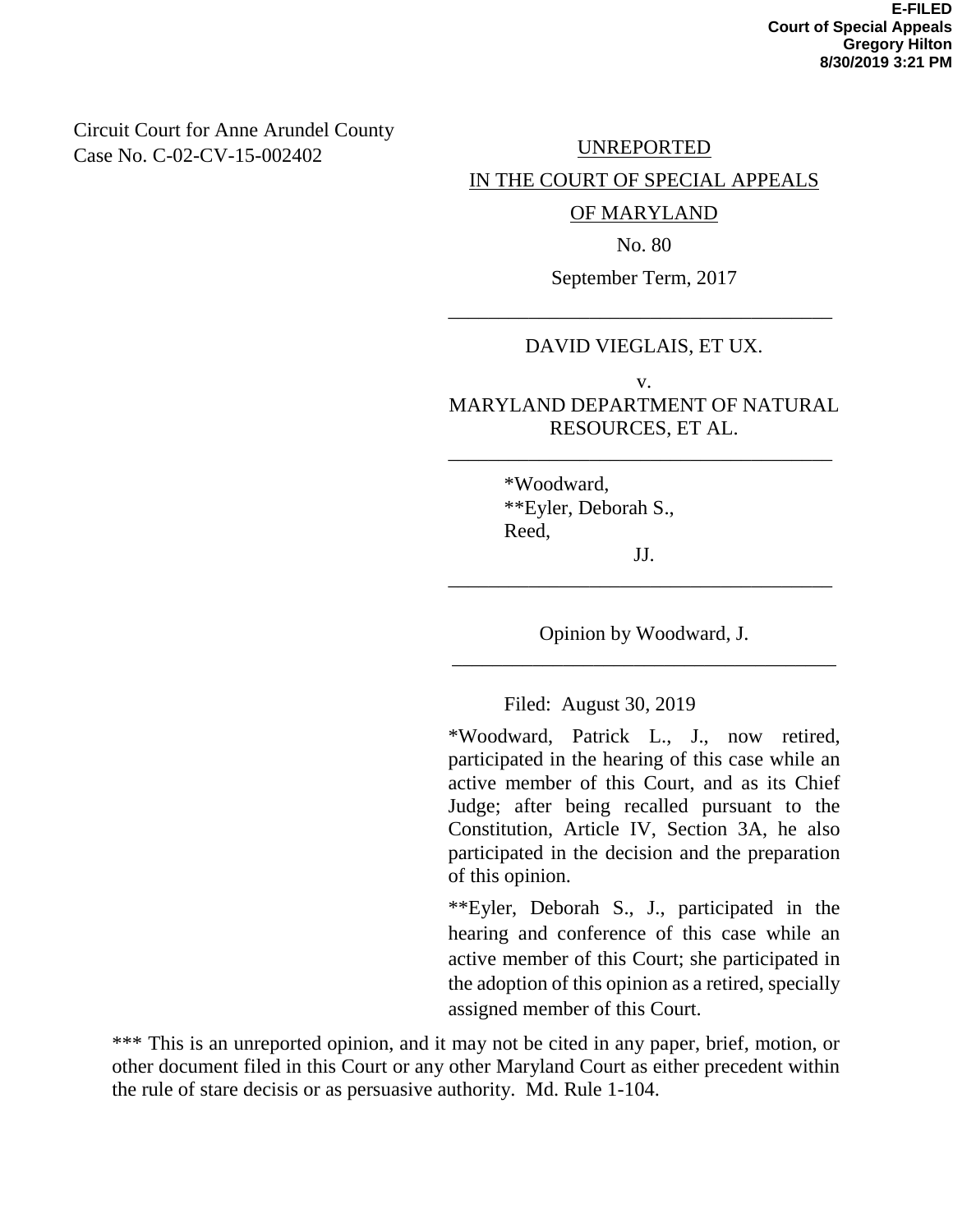In the Circuit Court for Anne Arundel County, David and Christine Vieglais, appellants, sued the Maryland Department of Natural Resources ("DNR"), appellee, asserting a claim for breach of contract and seeking declaratory relief. Specifically, they asked the court to declare that their proposed plan to reconstruct an existing dwelling on their waterfront property, which is subject to a forest conservation easement held by DNR, was not in violation of that easement. The Chesapeake Bay Foundation, Inc., James Earl, Sylvia Earl, Sherwood Forest Company, and Sherwood Forest Club, Inc. (collectively "Intervenors"), appellees, successfully moved to intervene in the action.

After the circuit court granted summary judgment in favor of DNR on the breach of contract claim, a bench trial proceeded on the claims for declaratory relief. At the close of the Vieglaises' case-in-chief, the court granted a motion for judgment in favor of DNR and the Intervenors, declaring that the forest conservation easement barred the Vieglaises' land development plan.

The Vieglaises present three questions for review, <sup>1</sup> which we have consolidated and rephrased as:

I. Did the circuit court err in its Order of Declaratory Judgment entered on February 28, 2017?

 $\overline{\phantom{a}}$ 

II. Did the Trial Court err in its Order of Declaratory Judgment entered on February 28, 2017?

III. Did the Circuit Court err in granting [the] Motion to Intervene as to the Earls, The Sherwood Forest Club, Inc., and CBF?

 $<sup>1</sup>$  As posed by the Vieglaises, the questions are:</sup>

I. Did the Trial Court err in granting [the] Motion for Judgment in favor of Defendants and Intervenors?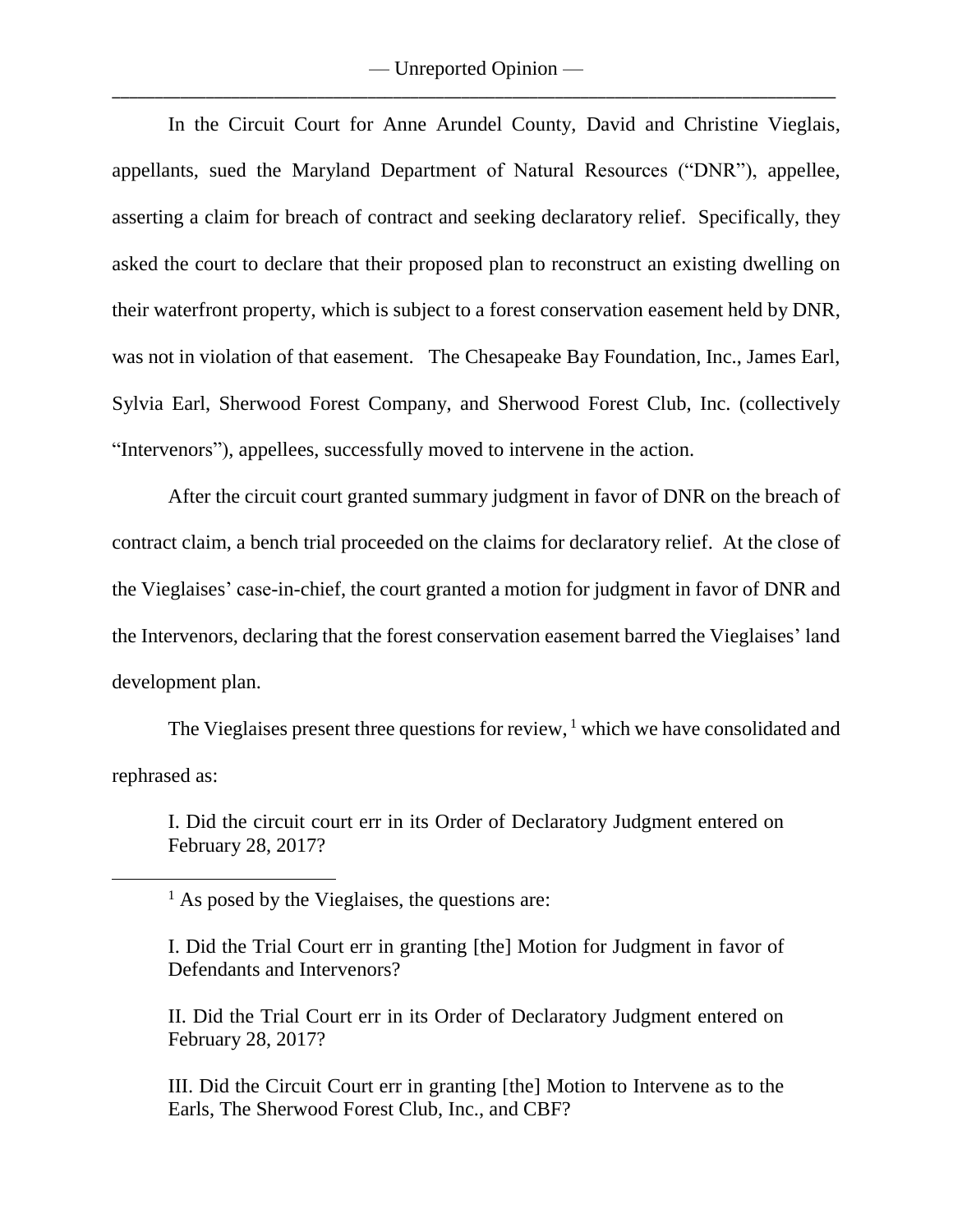II. Did the circuit court err or abuse its discretion by granting the motions to intervene?

For reasons set forth below, we affirm in part and reverse in part the declaratory judgment and decline to reach the second issue.

#### **BACKGROUND**

On May 18, 2011, the Vieglaises purchased a 28-acre parcel identified as Lot 3 in the Sahlin Farms subdivision ("Lot 3"). Lot 3 fronts on Hopkins Creek, a tributary of the Severn River. As we shall discuss, the Vieglaises proposed to construct a 2,400 square foot "environmentally progressive 'green' home" and a 900 square foot garage on Lot 3 along the shore of Hopkins Creek, near the site of a former dwelling that had burned down.

### *A. The Critical Areas Buffer*

The General Assembly enacted the Critical Area Law in 1984. 1984 Md. Laws, Ch. 794. One legislative finding incorporated into the law provides that "[t]he shoreline and adjacent lands constitute a valuable, fragile, and sensitive part of this estuarine system, where human activity can have a particularly immediate and adverse impact on water quality and natural habitats[.]" Md. Code (1973, 2000 Repl.Vol.),  $\S$  8-1801(a)(2) of the Natural Resources Article ("NR"). In light of this and other legislative findings, the Critical Area Law has two purposes: (1) to "foster[] more sensitive development activity for certain shoreline areas so as to minimize damage to water quality and natural habitats," and (2) to implement the law cooperatively "with local governments establishing and implementing their programs in a consistent and uniform manner subject to State, and local leadership, criteria, and oversight." Md. Code (1973, 2012 Repl.Vol.), NR § 8-1801(b).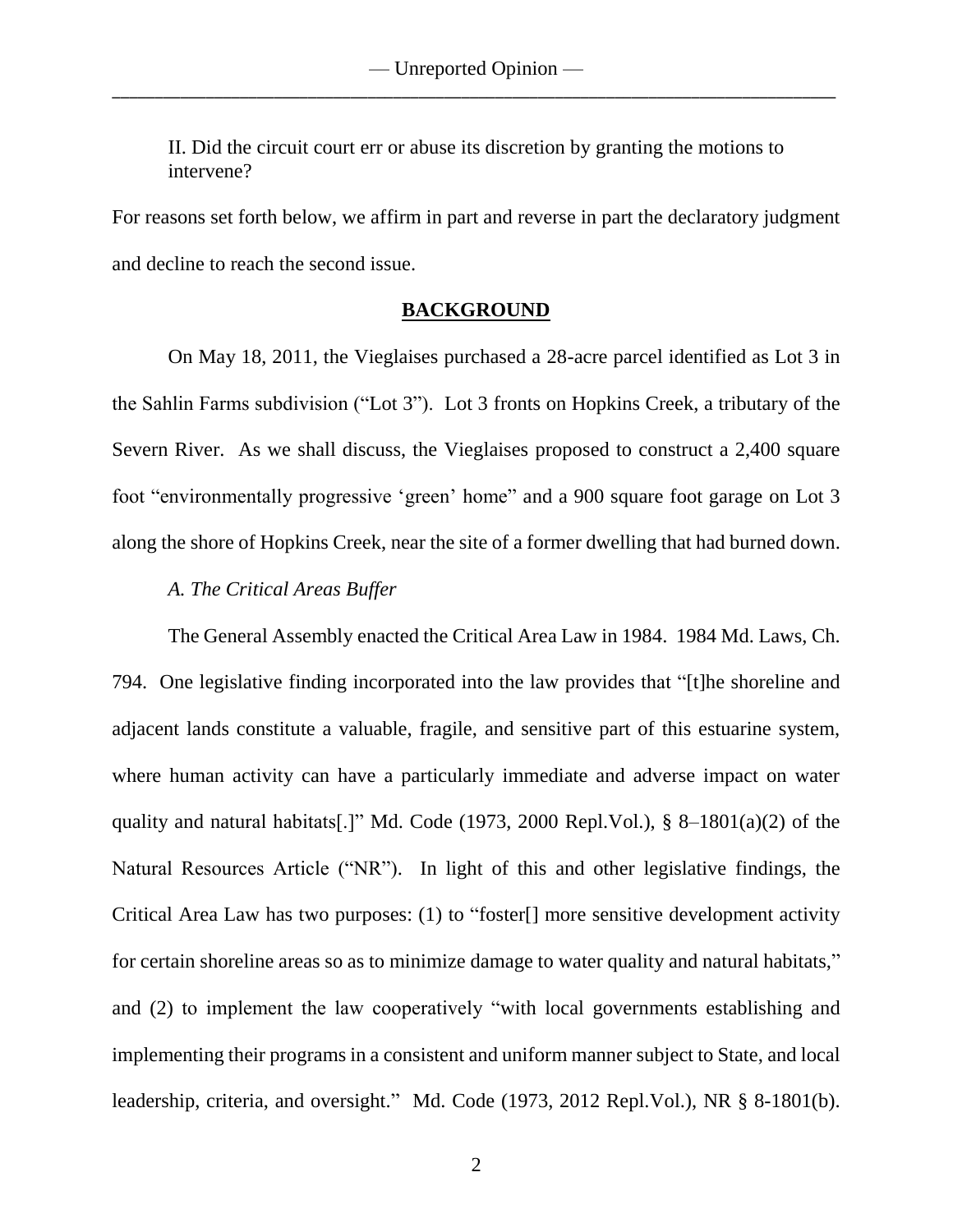Consequently, the General Assembly established a Critical Area Commission and empowered it to adopt rules and regulations governing local programs. NR §§ 8-1803 &  $8-1806(a)(1)$ .

Pursuant to that authority, the Critical Area Commission promulgated COMAR 27.01.09.01.<sup>2</sup> As pertinent, that regulation defined "Buffer" to mean "an existing, naturally vegetated area, or an area established in vegetation and managed to protect aquatic, wetlands, shoreline, and terrestrial environments from man-made disturbances." COMAR 27.01.09.01A. Section C of the regulation directed that "[l]ocal jurisdictions shall establish a minimum 100-foot Buffer landward from the mean high water line of tidal waters, tributary streams, and tidal wetlands." COMAR 27.01.09.01C(1). As we shall discuss in more detail, *infra*, development is highly restricted within the Buffer, but local jurisdictions were permitted to "request an exemption of certain portions of the Critical Area from the Buffer requirements[.]" COMAR 27.01.09.01C(2)–(8).

### *B. Sahlin Farms and the Forest Conservation Easement*

 $\overline{\phantom{a}}$ 

In 1950, Oscar Sahlin acquired an approximately 297-acre tract of largely forested land on Hopkins Creek, called Sahlin Farms. On September 25, 2001, after Mr. Sahlin died, Carolyn Robbins, Personal Representative of the Estate of Oscar Sahlin ("Sahlin Estate"), granted DNR a forest conservation easement ("the FCE") over Sahlin Farms in

<sup>&</sup>lt;sup>2</sup> All references to this COMAR regulation are to the 2004 version, which the parties agree is identical to the version in place when the forest conservation easement was executed.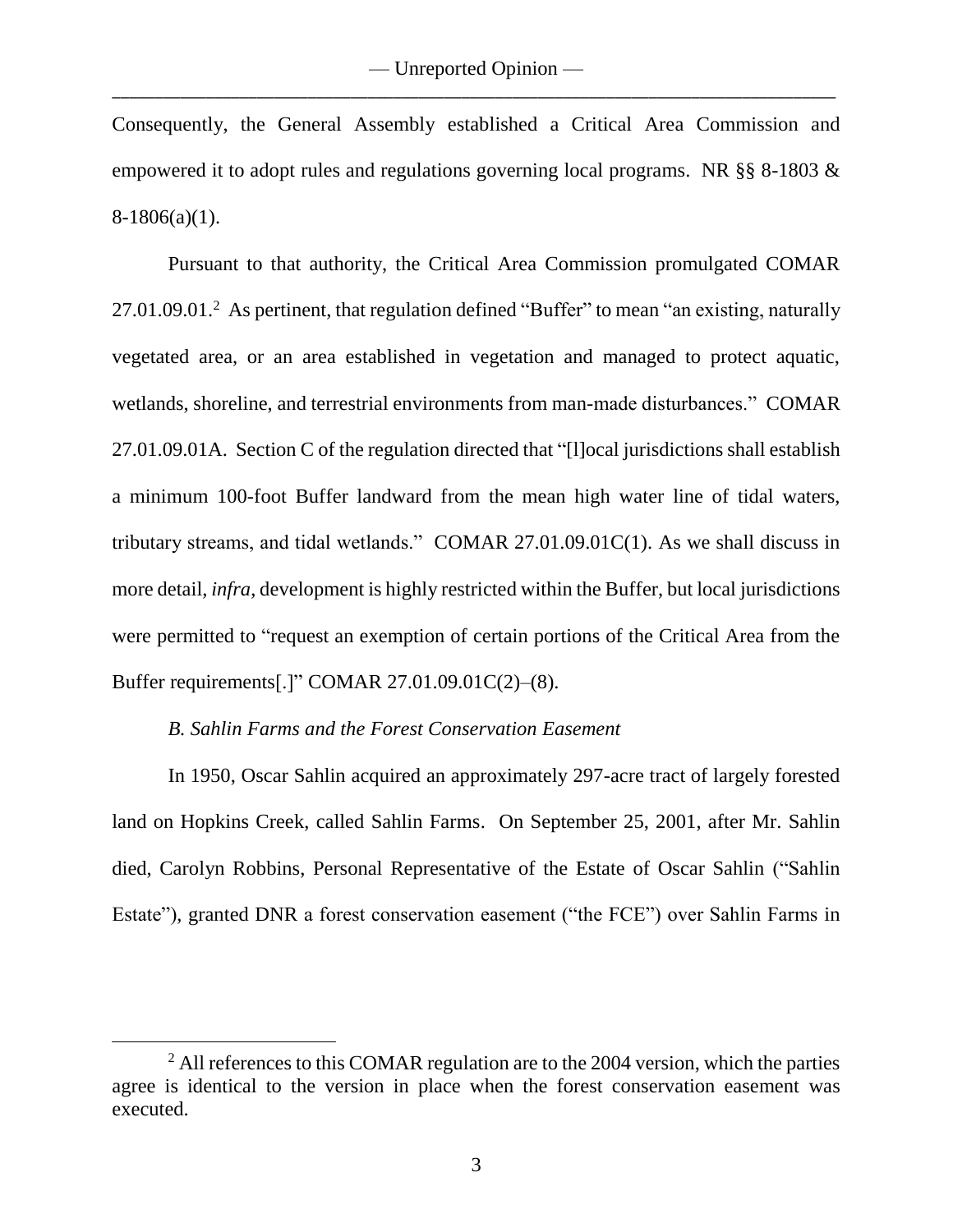consideration of the payment of \$1.65 million by DNR. We set forth the pertinent terms of the FCE.

The recitals, which are incorporated into the FCE, state that the parties endeavor to "conserve[e] the dominant scenic, rural, woodland, natural, riparian, wetland characteristics of the Property, and, except as" permitted by the FCE, to "prevent[ ] the use or development of the Property for any purpose or in any manner that would conflict with maintaining [it] as a forest resource." The purposes of the FCE are "to preserve and protect the Conservation Values [incorporated into the FCE at Exhibit B] and the environment of the Property and to maintain permanently the forest on [it] by managing the Property and the forest in an ecologically sound manner." As pertinent, the "Conservation Values" include protection of the "Chesapeake Bay Critical Area shoreline and aquatic habitat[.]"

The FCE is a perpetual easement that runs with Sahlin Farms. It is enforceable by DNR against the Sahlin Estate and its successors and assigns.

Article II, entitled "Prohibited and Restricted Activities," contains two sections that are central to this appeal. Article II-G provides that "[n]o building, facility, means of access or other structure shall be constructed on the Property after the date of [the FCE] except" in four enumerated circumstances. Subsection II-G(2) permits construction "[t]o improve, repair, restore, alter, remodel, maintain or replace with structures of equivalent size or purpose *all existing structures* and other structures permitted under [the FCE] in this Article<sup>[.]</sup>" (Emphasis added). Subsection II-G(4) permits the construction of "eleven (11) single family residences pursuant to Article II-H herein." Article II-G closes with the following pertinent language: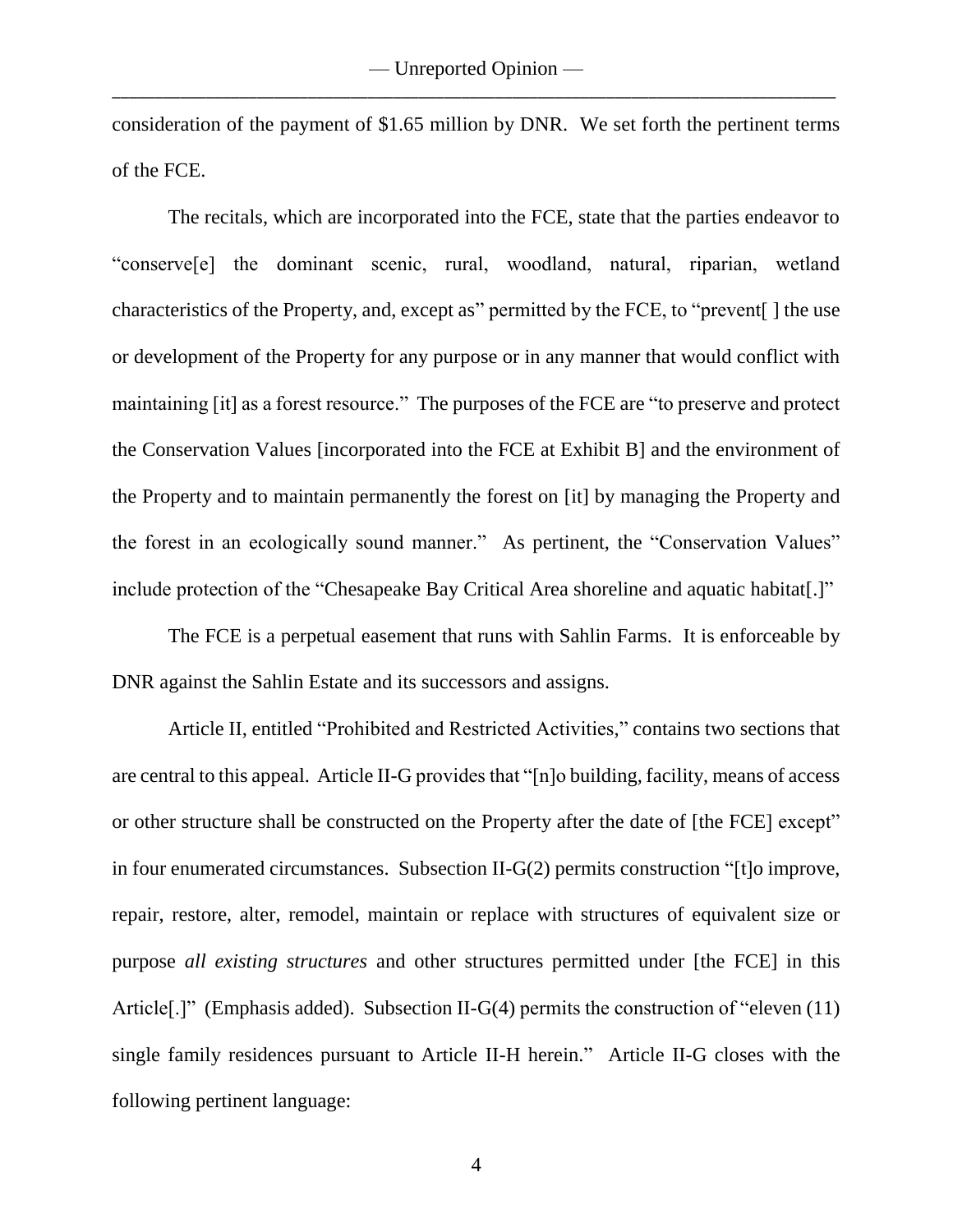Notwithstanding anything contained herein to the contrary, no new structures shall be constructed within the 100 foot Resource Critical Areas Buffer of the State of Maryland (the "Critical Areas Buffer"). Existing structures may be improved, repaired, restored[,] altered, remodeled and maintained, but not expanded, within the Critical Areas Buffer.

As referenced above, Article II-H specifically authorizes the subdivision of Sahlin Farms into no more than eleven residential lots, designated as "Large Lots" and "Small Lots." Up to five Small Lots could be located on no more than a total of thirty total acres of the tract and, ultimately, would be excluded from the FCE. Six or more Large Lots<sup>3</sup> would be "located on the balance of the Property" and would not be excluded from the FCE.

The Large Lots include any subdivided lot that exceeds ten acres. The Large Lots each would "contain a five acre building envelope ('Building Envelope')" within which one single-family residence could be constructed. Pursuant to Article II-H(3)(b), if the location of the Building Envelopes on the Large Lots had not been determined by the time of the subdivision of Sahlin Farms, the successors to the Sahlin Estate would be obligated to provide DNR "with a map showing the proposed locations of the Building Envelopes prior to the beginning of any construction or application for necessary permit(s) for construction on the Large Lots, so that [DNR] can assess and comment on the proposed locations of the Building Envelopes." Upon a final determination of the location of a Building Envelope, the land within that envelope would be "free of the restrictions of [the FCE]" except as "specifically set forth in . . . Article II-H."

 $\overline{\phantom{a}}$ 

<sup>&</sup>lt;sup>3</sup> The number of Large Lots was dependent upon the number of Small Lots because the total number of lots was not to exceed eleven.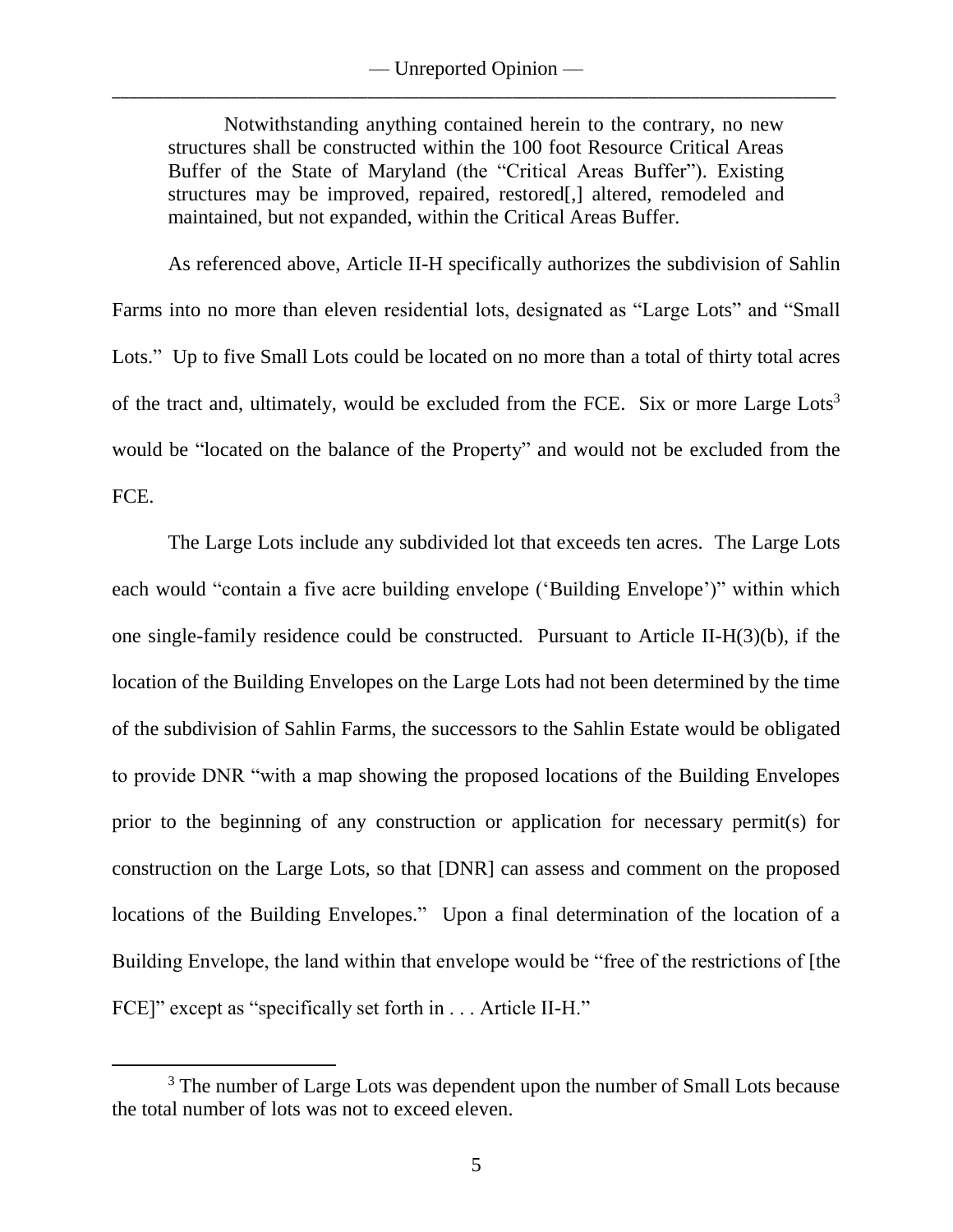Article II-H(6) reiterates the restrictions in the final section of Article II-G applicable to development within the Buffer:

Nothing contained in Article II-H herein is intended to permit the construction of new or additional structures within the Critical Areas Buffer, except that Grantor may construct one pier for each single family building lot having frontage on Hopkins Creek and no existing pier. . . . **Existing structures may be improved, repaired, restored, altered, remodeled and maintained, but not expanded, within the Critical Areas Buffer.** Furthermore, in no event shall any such structures be allowed for use for residential or any other form of dwelling purposes after the construction of a new dwelling unit in the Building Envelope on the parcel on which such structures are located.

(Emphasis added).

Article V incorporates certain exhibits, including Exhibit C, entitled "Inventory of Existing Structures." Exhibit C lists twelve "Dwellings" and numerous accessory structures, including one existing "[d]welling" located at "1429 River Road."

Article VI, Section F, provides that "[t]he provisions of this Forest Conservation Easement do not replace, abrogate or otherwise set aside any local, state or federal laws, requirements or restrictions applicable to the Property."

*C. Subdivision of Sahlin Farms and the Sale of Lot 3*

In December of 2008, DNR approved a plan to subdivide Sahlin Farms into eleven lots and, after approval from several government entities, a plat was recorded in August 2009 ("2009 Plat"). The 2009 Plat created four Small Lots and seven Large Lots. It did not establish Building Envelopes for the Large Lots. As pertinent, the 2009 Plat reflects that Lot 3 comprises just over 28 acres and that, of that total acreage, 19 acres fall within the "Critical Area." It is bordered to the north and south by two other Large Lots (Lots 2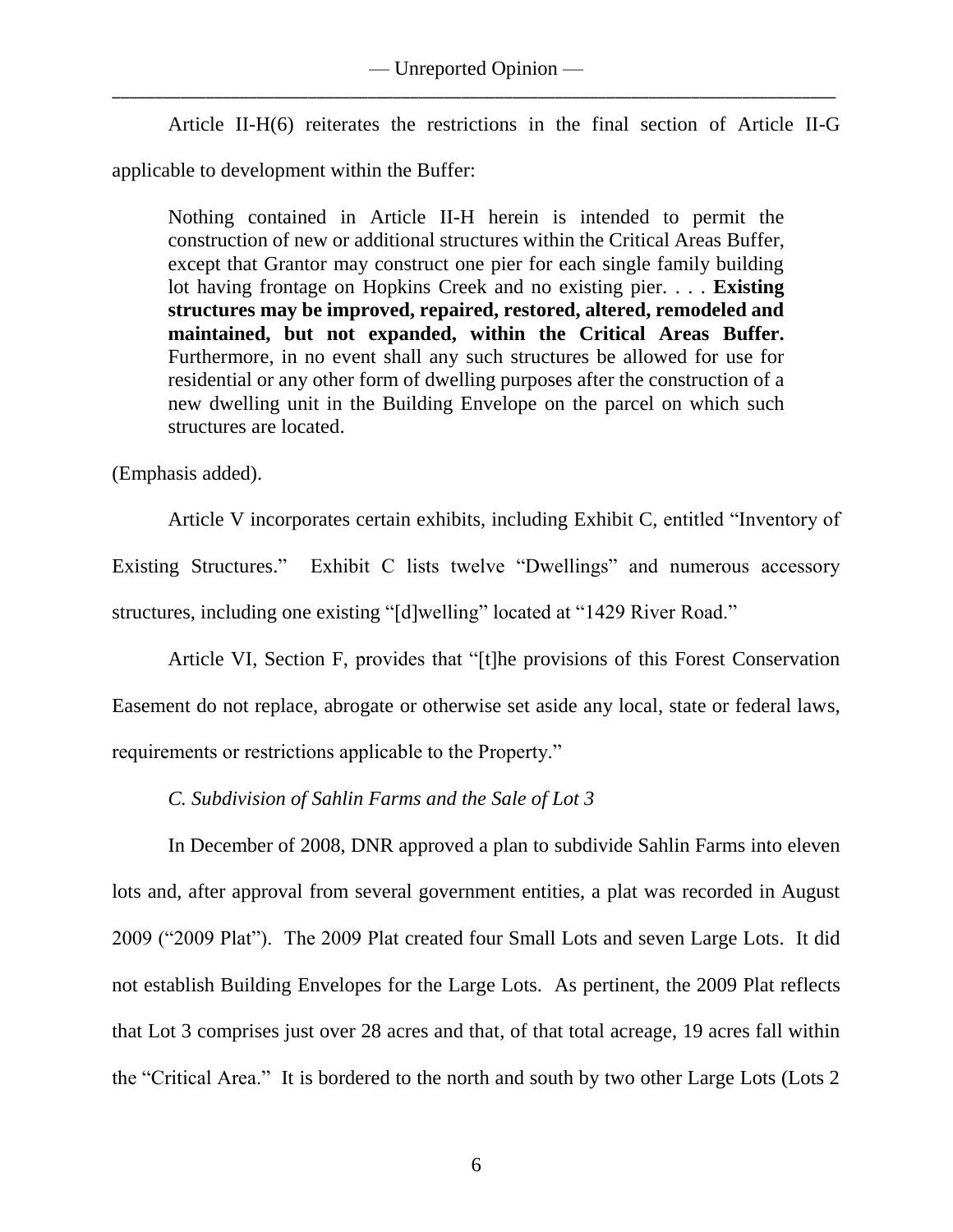and 4), to the east by Sahlin Farm Road, and to the west by Hopkins Creek. It was improved with a 1,093 square foot "existing home<sup>[]"</sup> near Hopkins Creek, but the "General Notes" on the 2009 Plat reflect that that structure was to be "converted to boathouse[]/storage facilit [y] in accordance with [a 2008 Variance Case]." That house was the "dwelling" listed in Exhibit C to the FCE with an address of 1429 River Road ("the Existing Dwelling"). *The Existing Dwelling was located entirely within the 100-foot Buffer.* By the time the 2009 Plat was recorded, however, the Existing Dwelling had burned down, leaving only its stone foundation.

Also in 2009, the Sahlin Estate recorded a Final Development Plan for the Sahlin Farms subdivision. The Final Development Plan depicted a "Proposed House" site on Lot 3 near its eastern border, adjacent to Sahlin Farm Road. Like the 2009 Plat, it showed the location of the Existing Dwelling, but noted that that house would be converted to a boathouse or storage facility.

In April 2010, the Vieglaises first visited Sahlin Farms subdivision and expressed an interest in purchasing Lot 3. Most of Lot 3 is heavily forested with the exception of a cleared area near Hopkins Creek, which contained the site of the Existing Dwelling, and an "agricultural pasture" near Sahlin Farm Road, which contained the site of the "Proposed House" on the Final Development Plan. The Vieglaises, however, planned to farm on the agricultural pasture near Sahlin Farm Road and to construct a single-family home at the site of the Existing Dwelling. They were given a copy of the FCE and met with Donald Van Hassent, a forester at DNR who administered the FCE, to discuss their questions.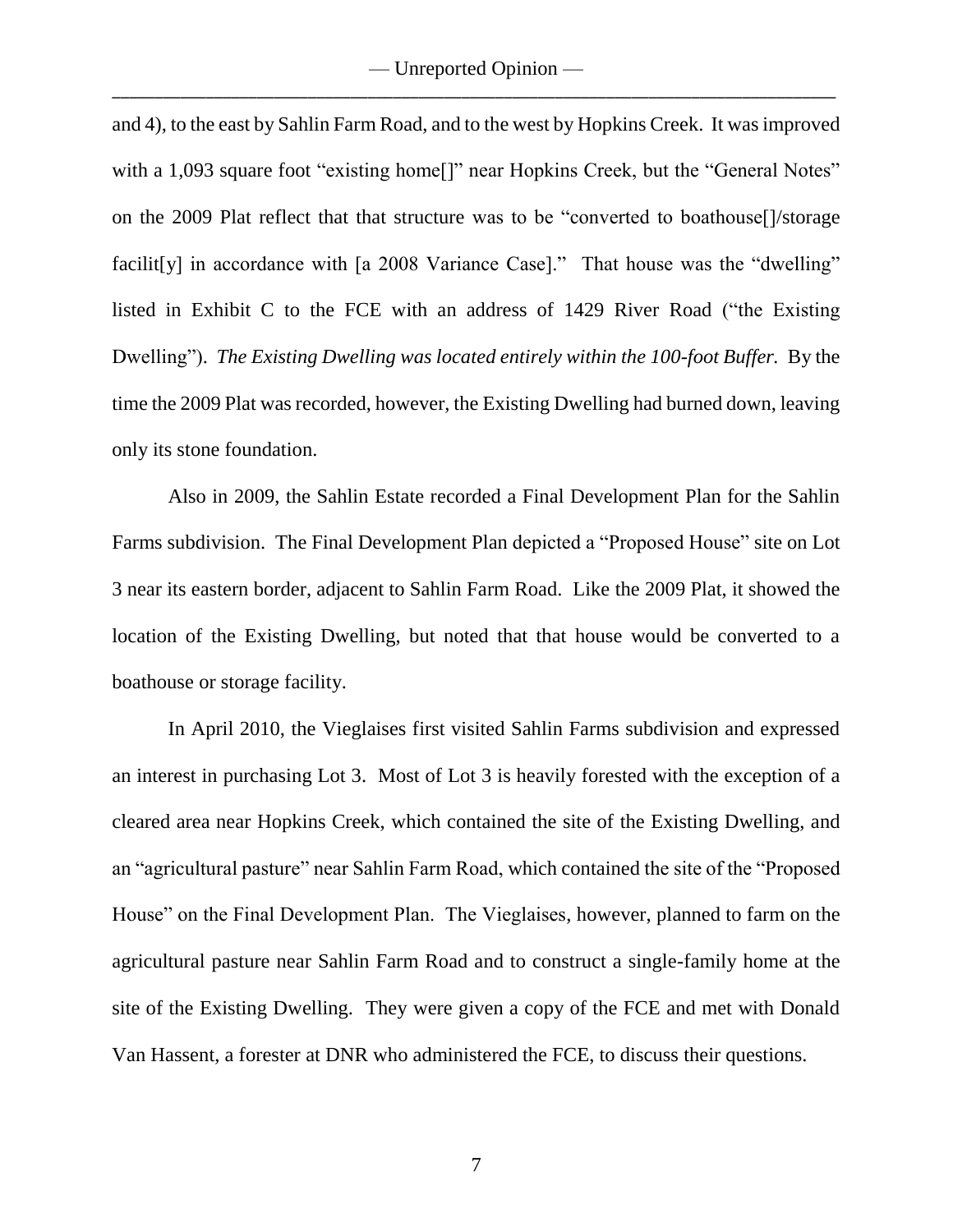— Unreported Opinion — \_\_\_\_\_\_\_\_\_\_\_\_\_\_\_\_\_\_\_\_\_\_\_\_\_\_\_\_\_\_\_\_\_\_\_\_\_\_\_\_\_\_\_\_\_\_\_\_\_\_\_\_\_\_\_\_\_\_\_\_\_\_\_\_\_\_\_\_\_\_\_\_\_\_\_\_\_\_\_\_\_\_\_\_\_

In May 2011, the Vieglaises purchased Lot 3. In 2012, the Vieglaises sought DNR's "consideration and consent" relative to a grading permit that they had submitted to Anne Arundel County ("the County") proposing "construct[ion of] a dwelling within the 100 foot Buffer[.]" By letter dated July 18, 2012, Van Hassent, on behalf of DNR, advised the Vieglaises that their plan would "constitute a violation of the terms of the conservation easement" because it would amount to an expansion of a structure within the Buffer.

A little over six months later, Van Hassent reviewed "revised plans" submitted by the Vieglaises and came to the opposite conclusion. By letter dated February 28, 2013, he advised the Vieglaises that their plan to "rebuild and expand a dwelling, destroyed by fire, in the Buffer Exempt Area of [Lot 3]" within a designated five-acre building envelope "would not violate the Easement."

Two years later, DNR reversed course again. In a letter dated February 5, 2015, Van Hassent advised the Vieglaises that DNR had "reassessed the [FCE]'s applicability with regard to [Lot 3]" and had determined that the Final Development Plan for the Sahlin Farms subdivision had "conclusively established the building envelope for [Lot 3] ... located along the edge of Sahlin Farm Road" and, pursuant to the FCE, the Vieglaises were thus prohibited from building outside of that envelope. The Vieglaises' plan would also "violate the [FCE]'s restriction prohibiting the construction of any new structures within the 100 foot critical area buffer." (Footnote omitted). The letter noted that, because the proposed single-family home was located outside the footprint of the Existing Dwelling, the proposed home was a "new structure" and, even if not a new structure, it was an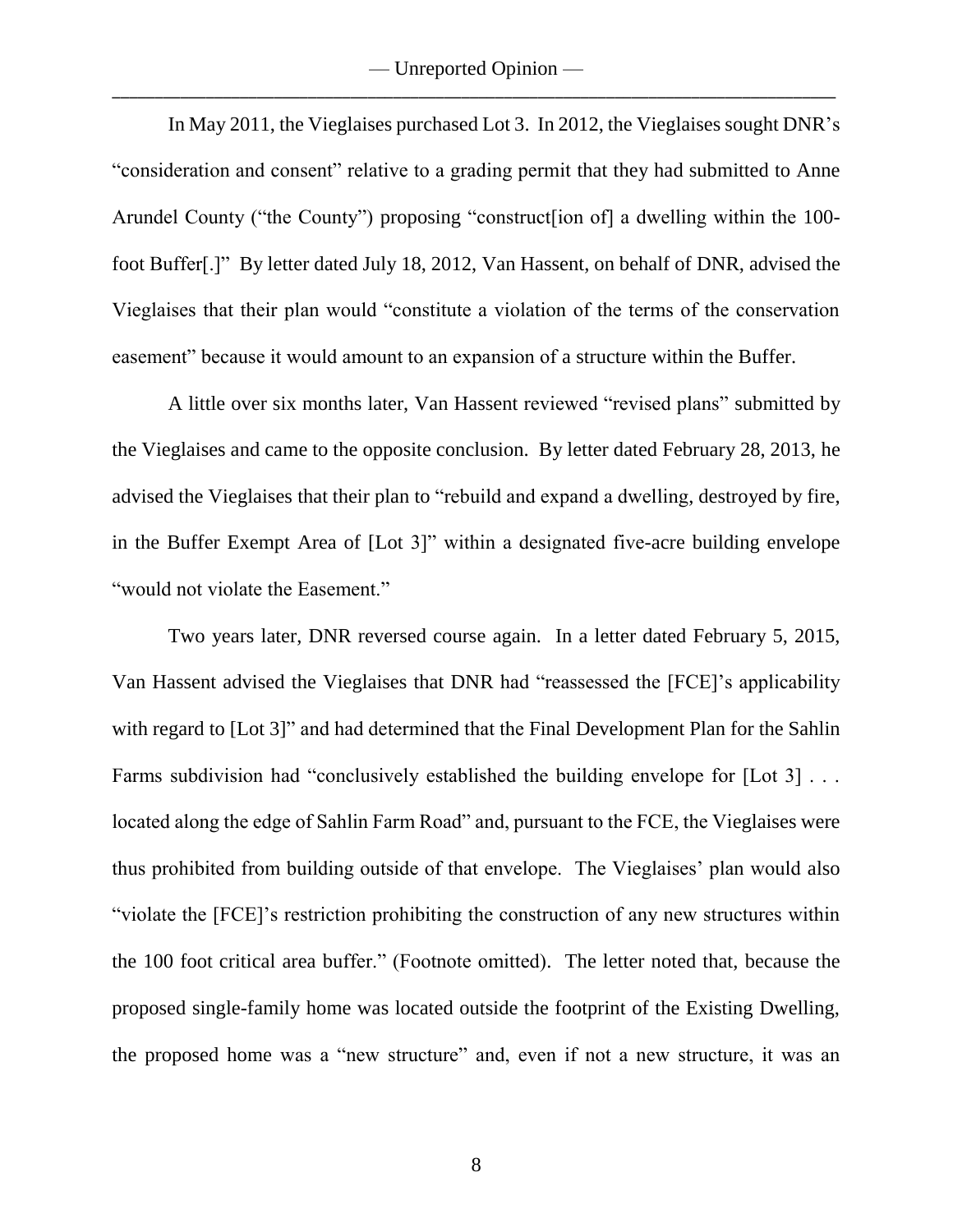expanded structure. DNR took the position that this restriction applied even though the shoreline of Lot 3 was designated as "Buffer modified" by the County.

# *D. The Instant Litigation*

 $\overline{\phantom{a}}$ 

Less than six months later, on July 31, 2015, the Vieglaises filed the instant lawsuit against DNR. In Count I, they asserted a claim for breach of contract, arguing that DNR had finally approved their proposed Building Envelope in its February 28, 2013 letter and unlawfully rescinded its approval in its February 5, 2015 letter. They sought specific performance of the 2013 approval. In Counts II through V, the Vieglaises requested declaratory relief. Specifically, the Vieglaises asked the court to:

C. Enter an Order declaring that reconstruction of the historic structure on [Lot 3] does not violate the [FCE].

D. Enter an Order declaring that relocating the historic structure on [Lot 3] does not violate the [FCE].

E. Enter an Order declaring that expansion of the historic structure on [Lot 3] does not violate the [FCE].

F. Enter an order declaring that using the reconstructed historic structure on [Lot 3] as a single-family home does not violate the [FCE].

On December 1, 2015, James Earl, Sylvia Earl, Sherwood Forest Company,

Sherwood Forest Club, Inc., and the Chesapeake Rivers Association, Inc., t/a Severn

Riverkeeper Program ("Chesapeake Rivers Association"), moved to intervene.<sup>4</sup> On

<sup>&</sup>lt;sup>4</sup> The Earls live in the Bayberry Hill community in Crownsville, which is located across Hopkins Creek from Sahlin Farms. The two Sherwood Forest entities own property "within close proximity of the Sahlin Farms subdivision and [Lot 3.]" The Chesapeake Rivers Association is a nonprofit conservation organization that works to protect the Severn River.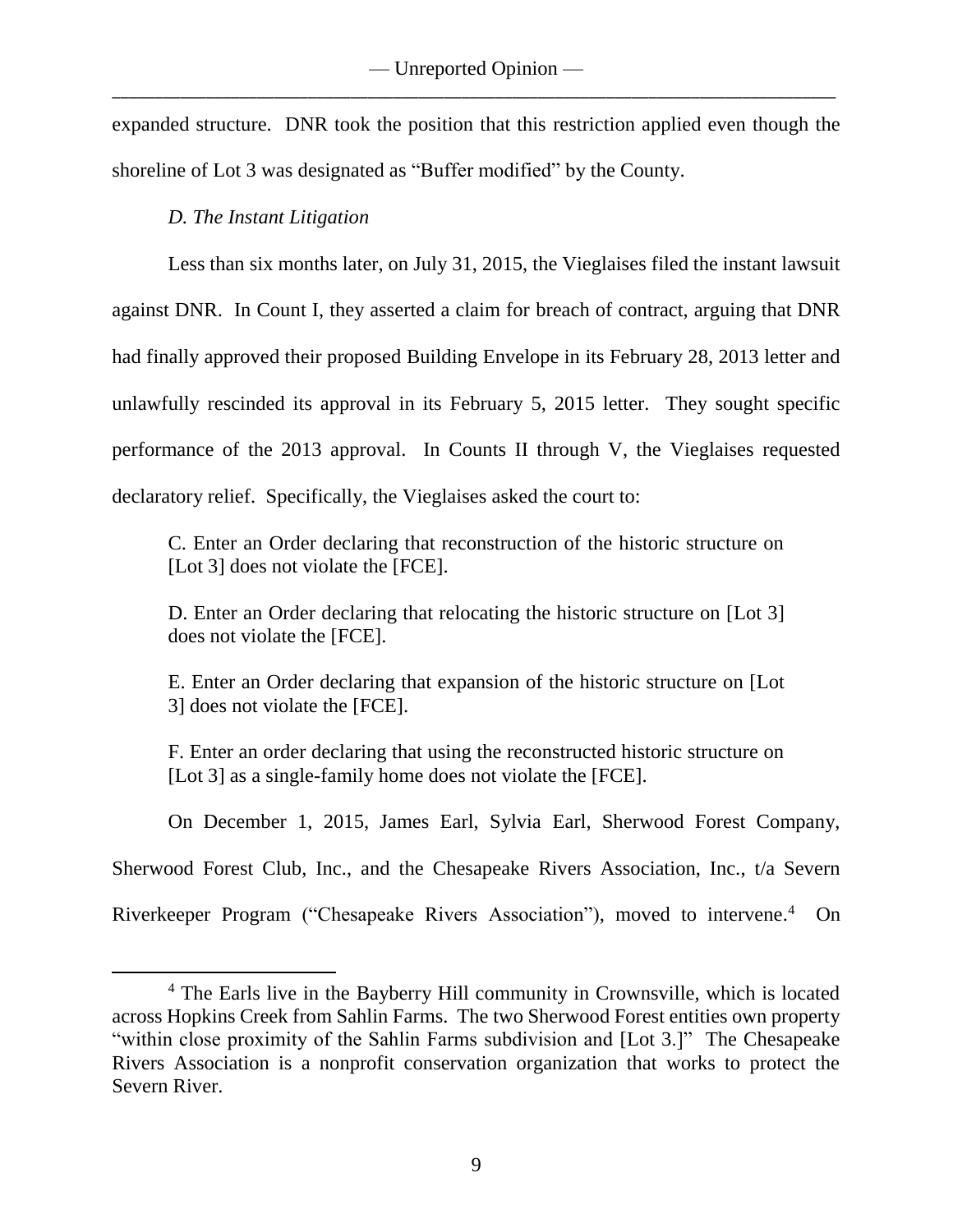December 11, 2015, the Chesapeake Bay Foundation, Inc. moved to intervene. DNR consented to intervention, but the Vieglaises opposed the motions. On March 16, 2016, the court issued an order granting the motions to intervene as to all Intervenors except the Chesapeake Rivers Association.<sup>5</sup>

DNR and the Intervenors moved for summary judgment on all counts. The circuit court granted summary judgment in favor of DNR and the Intervenors on Count I but denied it as to the remaining counts. The Vieglaises do not challenge that ruling in this appeal.

A bench trial commenced on the declaratory judgment counts on February 6, 2017. In their case, the Vieglaises called three witnesses: Christina Vieglais; Van Hassent, who was by then the director of State Forest Service at DNR; and Roy Little, a land development engineer who was accepted by the court as an expert in County land development and the County's Critical Area Program. Ms. Vieglais testified about the purchase of Lot 3 and her and her husband's plans for development of it. She explained that they planned to "[r]ebuild," "[r]epair," and "[i]mprove" the existing dwelling that had burned down, by "mov[ing] it back farther from the water and design[ing] it so that it was a net zero energy efficient house."

Van Hassent testified that he was DNR's representative in the negotiations that resulted in the FCE and, once it was executed, he administered it for DNR. In his view,

 $\overline{\phantom{a}}$ 

 $<sup>5</sup>$  The circuit court initially had granted the motions to intervene without a hearing,</sup> but subsequently granted the Vieglaises' motion for reconsideration and held a hearing on the motions.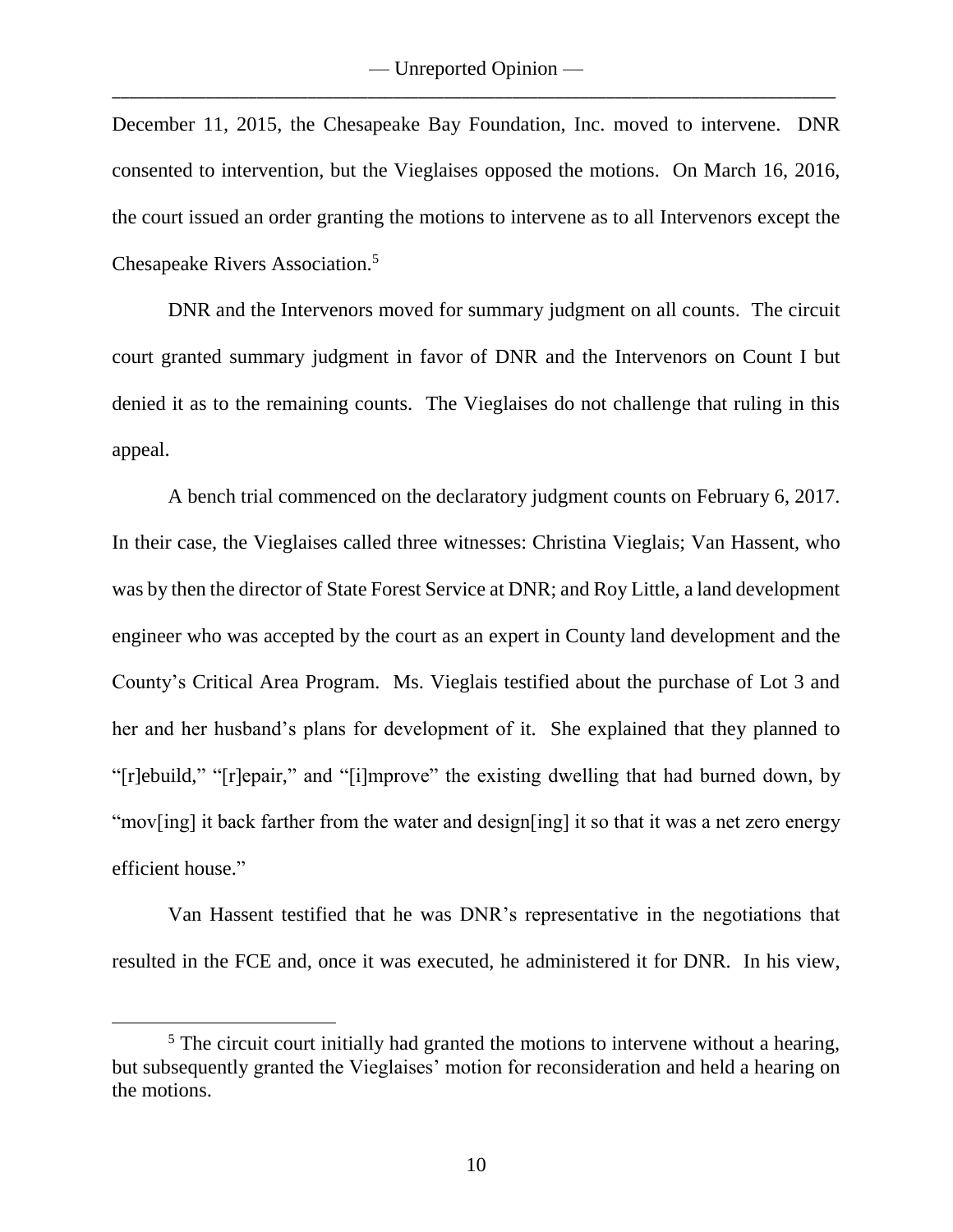the terms of the FCE prohibited the Vieglaises from "expand[ing] [the Existing Dwelling] outside the existing footprint" because it was located within the Buffer.

Little testified about the Vieglaises' development plan, the history of the Critical Area Program, and about the "[B]uffer exempt" areas of the County. He explained that in the early 1990s, the County mapped its shorelines using aerial imaging and "those areas that primarily had structures within that 100 feet were mapped as what they called [B]uffer exempt," and what is now called "Buffer modified." He opined that based upon his review of the County's Buffer exempt maps, the Existing Dwelling on Lot 3 was within the Buffer exempt area when the FCE was executed and remained designated as Buffer modified. On cross-examination, Little agreed with the characterization of the Buffer exempt areas as an "overlay over that 100-foot area." Little further acknowledged that the Vieglaises planned to have the original foundation of the Existing Dwelling "razed" and a new structure built partly within and partly outside the footprint of that dwelling.

At the close of the Vieglaises' case, DNR and the Intervenors moved for judgment on the remaining four counts. After hearing argument from all parties, the trial court ruled as follows:

The plaintiffs seek four declaratory judgments, each of which have been expressed in the complaint in two alternative ways, in the counts and the final prayers. However, plaintiffs' counsel has conceded that . . . [they] only seek declarations pursuant to the final prayers.

. . . [O]ne, that reconstruction of the historic structure on the Vieglais property does not violate the [FCE]. Two, that relocating the historic structure on the Vieglais property does not violate the [FCE]. Three, that expansion of the historic structure on the property does not violate the [FCE]. And, four, that using the reconstructed structure on the property as a single family home does not violate the [FCE].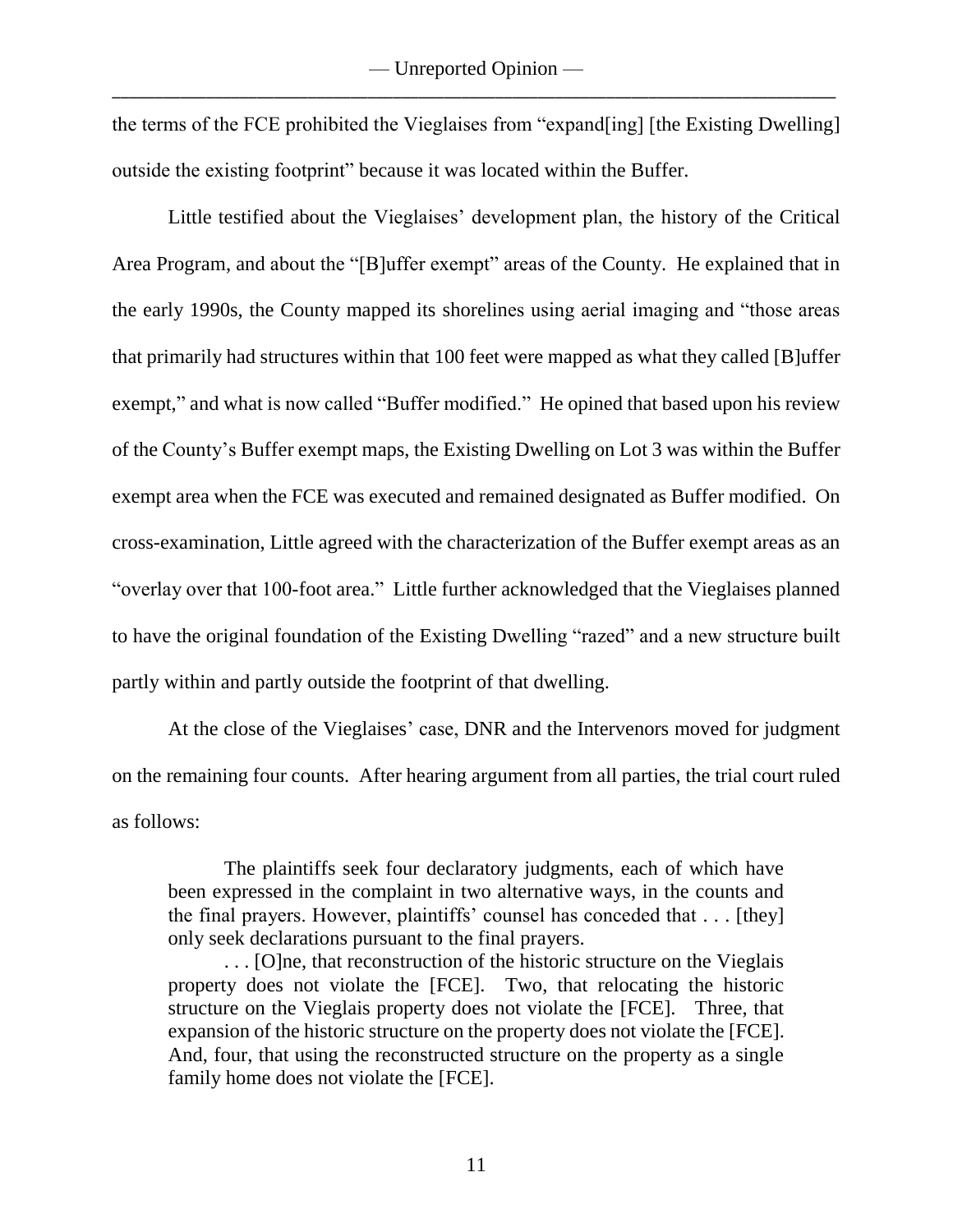Rule 2-519 permits in a bench trial the Court to proceed to determine the facts and render a judgment against the plaintiff or decline to render judgment until the close of all evidence. In a bench trial the Court does not consider all evidence and inferences in the light most favorable to the party against whom the motion is made. Critical to a determination is an analysis of Article 2, Section G(4) of the FCE which states "notwithstanding anything contained herein to the contrary, no new structures shall be constructed within the 100-foot resource critical areas buffer of the State of Maryland, the 'critical areas buffer.' Existing structures may be improved, repaired, restored, altered, remodeled and maintained, but not expanded within the critical areas buffer."

The Court finds as fact that the plain language of this section is clear and unambiguous. The terms 100-foot resource critical area buffer [of] the State of Maryland refers to the Maryland state regulation that a 100-foot buffer shall be established from the mean high water line of tidal waters, tributary streams, and tidal wetlands. The subject property is adjacent to such a waterway.

The language of the section is without words of modification or limitation. It is silent as to any exemptions or exceptions to the 100-foot buffer requirement. It is the contextually clear intent of the parties to the FCE that such a 100-foot buffer restriction is an independent designation. This context is clear from the language concerning existing structures which places specific restrictions upon them. No reference to exemption sections of COMAR or any other laws or regulations is made. No Exhibits, drawings, or maps are appended to the FCE that express any intent to modify the 100 foot line.

The first clause of the first sentence of  $G(4)^{[6]}$ , "notwithstanding anything contained herein to the contrary," clearly refers to the entire FCE, and thus the buffer line restrictions are superior to the building envelope language in Article 2, Section H[,] as further evidenced by H(6), which unambiguously [s]tates that "nothing contained in Article 2, Section H herein is intended to permit construction of new or additional structures within the critical areas buffer."

The evidence before the Court is for a proposed redevelopment as reflected on Plaintiffs' Exhibit 58. The Court cannot and will not speculate as to any other redevelopment plan, and will not issue a blank check in that regard. The proposed redevelopment advanced by plaintiffs is either a new structure by virtue of the proposed razing of the remaining foundation and starting anew, or an existing structure as it overlaps the footprint of the remnants. In either event it is clear, even as conceded by plaintiffs' expert

 $\overline{\phantom{a}}$ 

<sup>&</sup>lt;sup>6</sup> The language the court quotes actually appears in an unnumbered section of Article II-G, below Article II-G(4).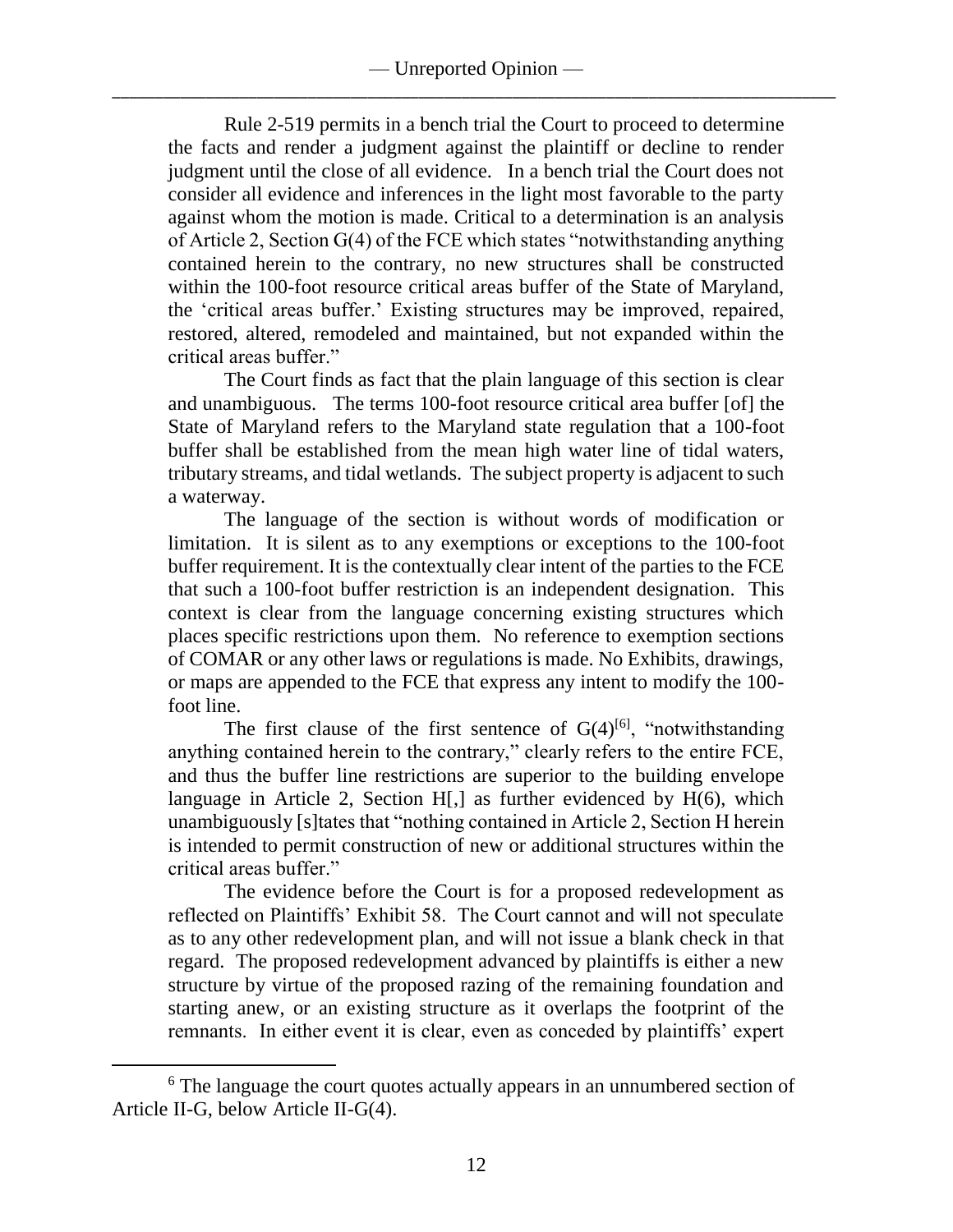witness that the proposed redevelopment is partially within the 100-foot buffer.

A new structure at that location is clearly prohibited by the FCE. Improvement of an existing structure, if that is what is proposed, cannot expand to exceed nor move from the footprint of the old building. The broad prayers for declarations that reconstruction, relocation, and or expansion of the historic structure do not violate the FCE, must be qualified by the only evidence presented by plaintiffs as to the currently proposed redevelopment, which are in all three requested manners violative of the FCE.

The fourth prayer for a declaration that using the reconstructed structure as a single family home does not violate the [FCE] is also inappropriate as Article 6, Section F of the FCE provides that "the provisions of this forest conservation easement do not replace, aggregate, or otherwise set aside any local, state, or federal laws, requirements or restrictions applicable to property.["] Such restrictions include the limitation of use of the structure as a boat house/storage facility, as noted on both the record plat and final development plan, both placed into evidence. . . .

As such, all four declarations sought by the plaintiff must be denied and judgment is entered in favor [of] all defendants.

On February 28, 2017, the circuit court entered a written judgment, declaring:

For the reasons stated on the record, Defendants having made a Motion for Judgment, and the Court having granted said Motion, it is by the Circuit Court for Anne Arundel County, hereby

**DECLARED** that the proposed redevelopment of the waterfront home does violate Section II-G of the Easement; it is further

**DECLARED** that the proposed relocation of the home site slightly inland from the location of the burned structure does violate the Easement; it is further

**DECLARED** that the expansion and/or relocation of the structure within a five-acre building envelope does violate the terms of the Easement; it is further

**DECLARED** that the Easement does prohibit the use of the original structure, or any reconstruction or improvement thereof, as a single-family home.

The Vieglaises noted this timely appeal. We shall include additional facts as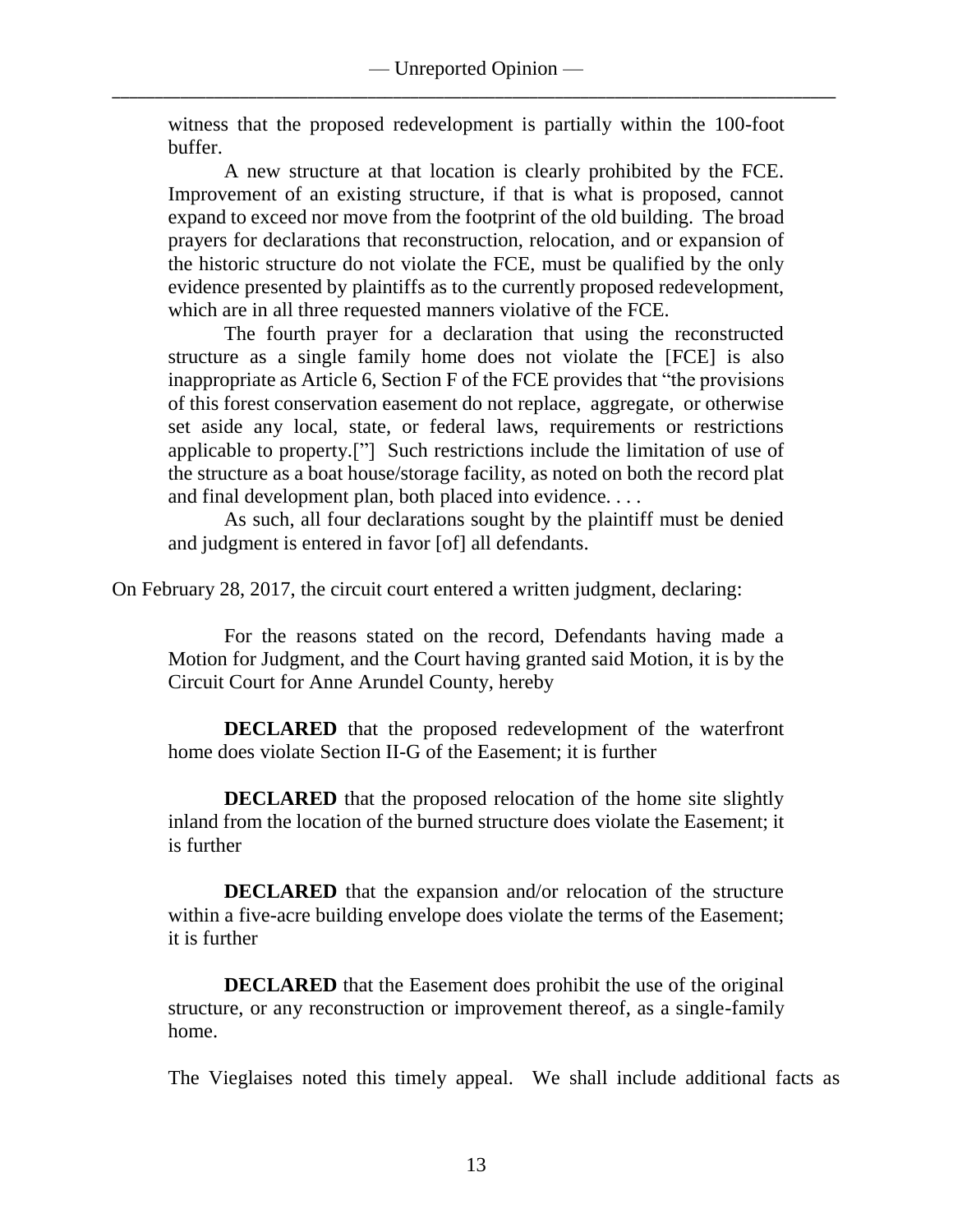necessary to the disposition of this appeal.

## **DISCUSSION**

# **I. Declaratory Judgment**

"Unlike in a jury trial, a trial judge in a bench trial considering a Rule 2-519 motion for judgment 'is not compelled to make any evidentiary inferences in favor of the party against whom the motion for judgment is made.'" *Saxon Mortg. Servs., Inc. v. Harrison*, 186 Md. App. 228, 262 (2009) (quoting *Bricker v. Warch*, 152 Md. App. 119, 135–36 (2003)). Under these circumstances, our review of the circuit court's grant of a motion for judgment is governed by Rule 8-131(c). *Cattail Assocs., Inc. v. Sass*, 170 Md. App. 474, 486 (2006). Thus, we "will not set aside the judgment of the trial court on the evidence unless clearly erroneous, and will give due regard to the opportunity of the trial court to judge the credibility of the witnesses." Md. Rule 8-131(c). We review the trial court's legal conclusions, such as its "construction or interpretation of a written contract[,]" *de novo*. *Cattail Assocs.*, 170 Md. App. at 486–87 (citation omitted).

As set forth by the Court of Appeals in *Maryland Agricultural Land Preservation* 

*Foundation v. Claggett*, 412 Md. 45, 62 (2009):

In construing the language of a deed, the basic principles of contract interpretation apply. The grant of an easement by deed is strictly construed. The extent of an easement created by an express grant depends upon a proper construction of the conveyance by which the easement was created. The primary rule for the construction of contracts generally—and the rule is applicable to the construction of a grant of an easement—is that a court should ascertain and give effect to the intention of the parties at the time the contract was made, if that be possible.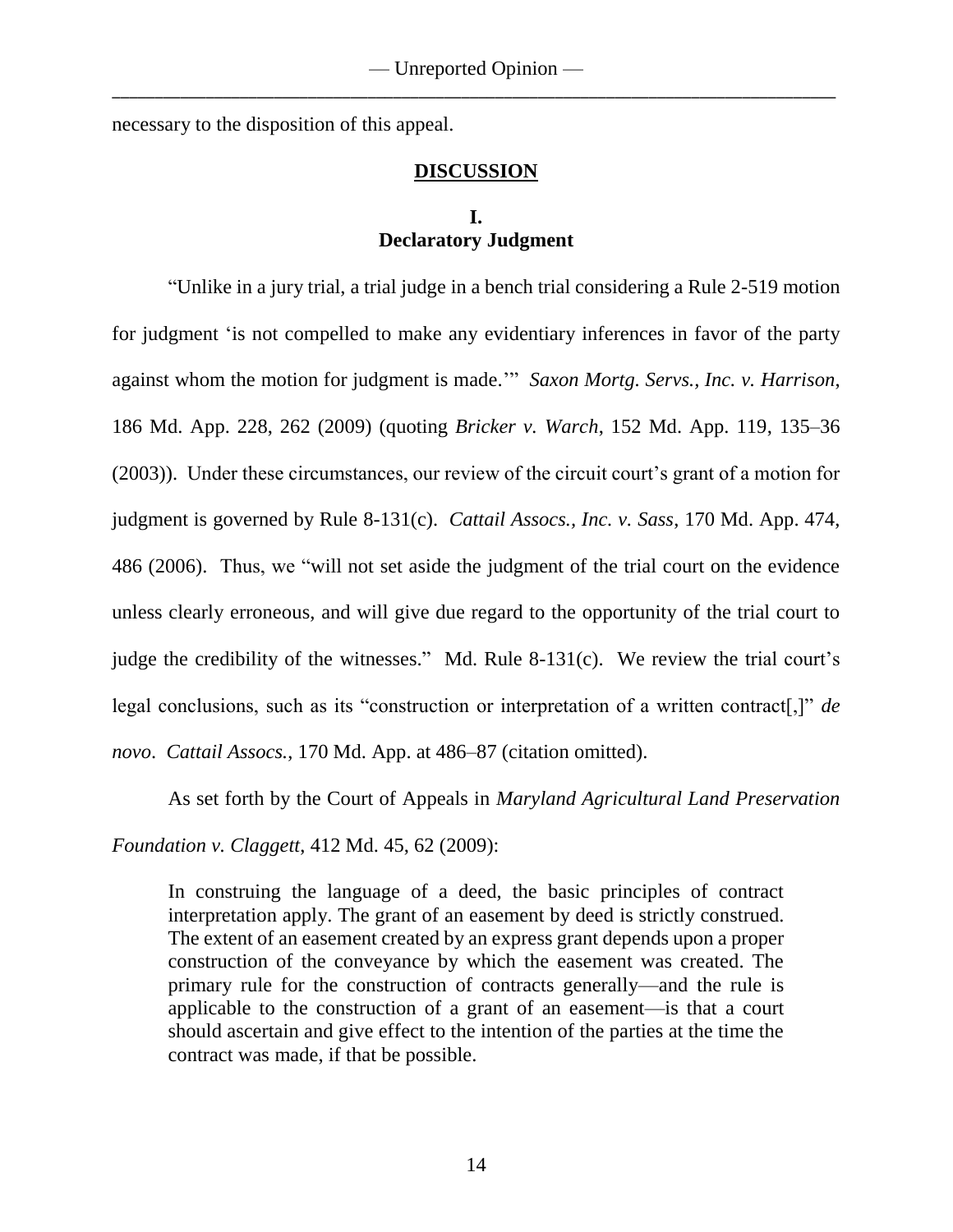(quoting *Miller v. Kirkpatrick*, 377 Md. 335, 351 (2003)) (quotation marks and citations omitted). The Court enunciated that

the principles of deed construction require, moreover, consideration of "the character of the contract, its purpose, and the facts and circumstances of the parties at the time of execution[.]" "[W]e must consider the deed as a whole, viewing its language in light of the facts and circumstances of the transaction at issue as well as the governing law at the time of conveyance."

*Id*. at 63 (quoting *Chevy Chase Land Co. v. United States*, 355 Md. 110, 123 (1999)) (internal citations omitted). If the language of a deed of easement is ambiguous, "the court will interpret the scope of the easement in favor of free and untrammeled use of the land." *Chevy Chase Land*, 355 Md. at 145 (footnotes and citations omitted) (quoting 7 *Thompson on Real Property* § 60.04(a), at 451 (Thomas ed. 1994)).

With these principles in mind, we turn to the four declarations made by the court construing the FCE. We begin with the first three declarations, which relate to the Vieglaises' plan for the Existing Dwelling. The court declared that the Vieglaises' proposed redevelopment, relocation, and/or expansion of the Existing Dwelling violates Article II-G of the FCE. As pertinent, Article II-G prohibits any construction on any lot in the Sahlin Farms subdivision after the execution of the FCE, except that an "existing structure" may be improved, repaired, restored, remodeled or replaced with "structures of equivalent size or purpose." It further permits, by reference to Article H, the construction of a single-family home on each Large Lot, within a five-acre Building Envelope that must be approved by DNR. Article II-G and II-H both make clear, however, that "no new structures shall be constructed" and "[e]xisting structures" may not be "expanded" "within the . . . Buffer."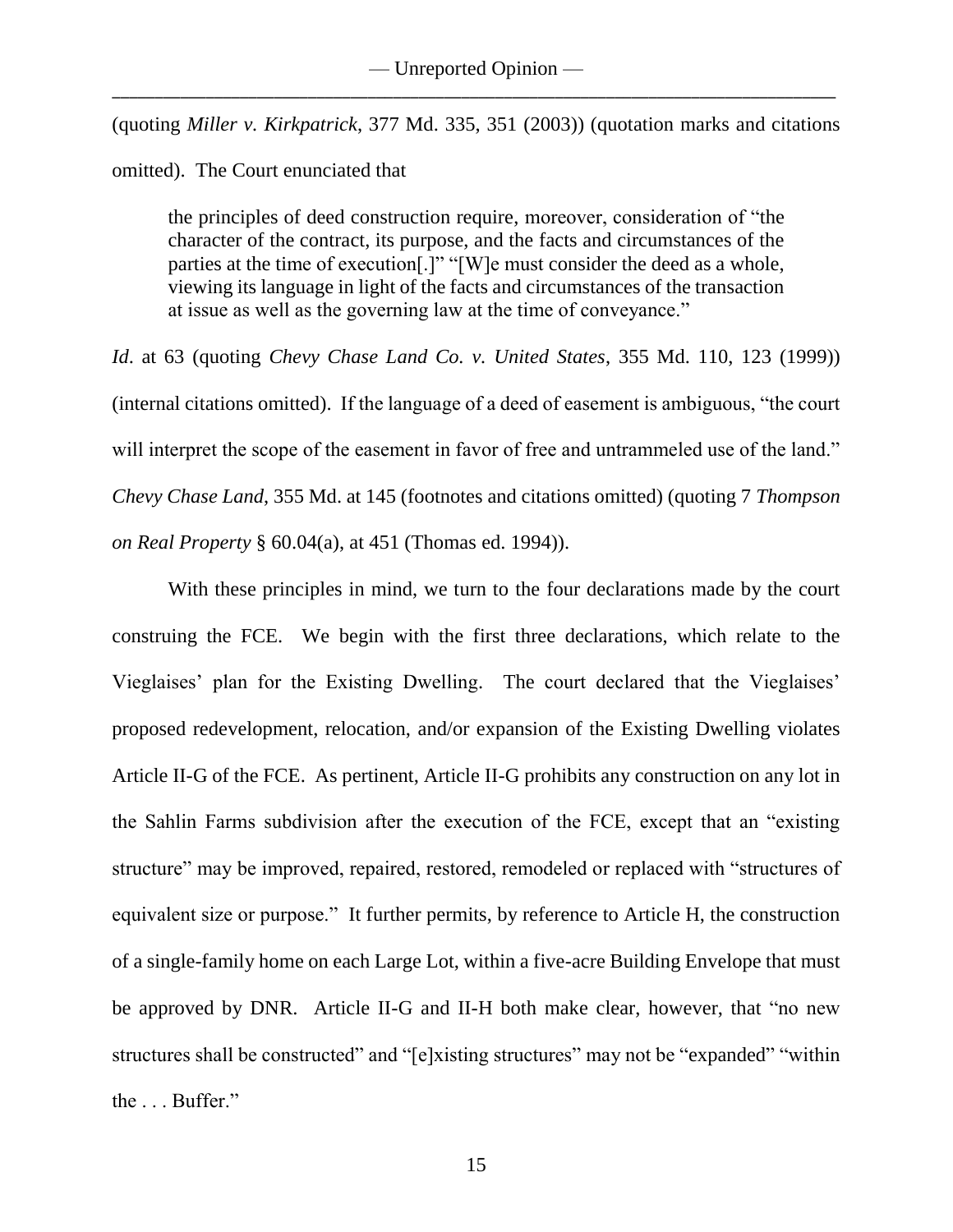— Unreported Opinion — \_\_\_\_\_\_\_\_\_\_\_\_\_\_\_\_\_\_\_\_\_\_\_\_\_\_\_\_\_\_\_\_\_\_\_\_\_\_\_\_\_\_\_\_\_\_\_\_\_\_\_\_\_\_\_\_\_\_\_\_\_\_\_\_\_\_\_\_\_\_\_\_\_\_\_\_\_\_\_\_\_\_\_\_\_

There is no dispute that the Vieglaises' proposed development plan would expand the Existing Dwelling, more than doubling it in size. Also, there is no dispute that the footprint of the Existing Dwelling falls entirely within "100 feet landward from the mean high water line of [Hopkins Creek]" and that the footprint of the proposed relocated dwelling falls partially inside that radius. NR  $\S$  8-1801(a)(4).

The Vieglaises first contend that the court erred by ruling that Article II-G of the FCE prohibited their planned redevelopment, relocation, and expansion of the Existing Dwelling because "the area of Lot 3 surrounding the Dwelling" is not within the Buffer. They rely for this position upon Little's testimony at trial that the shoreline adjacent to their proposed development was designated by the County as "Buffer exempt" or "Buffer modified." Consequently, the Vieglaises maintain that the site of their planned development within Lot 3 was never part of the Buffer and thus is not subject to any provisions under the FCE that restrict building in the "Critical Areas Buffer."

DNR responds that the circuit court properly construed the term "Critical Areas Buffer" as used in the FCE to mean "the 100-foot Buffer landward of the tidal waters and wetlands" without "words of modification or limitation" and without "reference to exemption sections of COMAR or [any] other forms of regulations." Because Article II.G(4) of the FCE explicitly prohibits the construction of any "new structures" or the expansion of any existing structures within the Buffer, DNR maintains that the court did not err by granting its motion for judgment as to the first three requested declarations. We agree.

16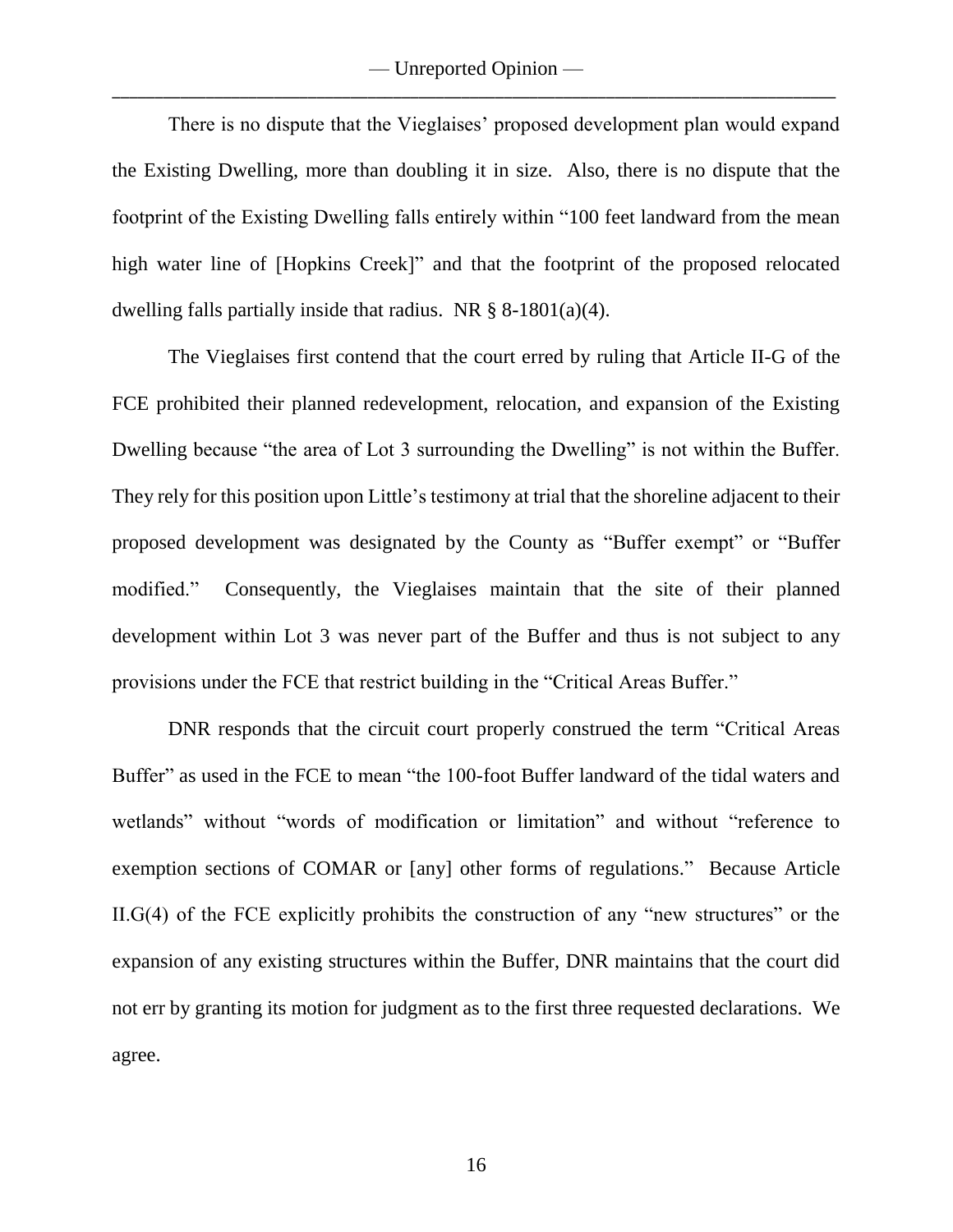As discussed, *supra*, pursuant to the Critical Area law, the Critical Area Commission promulgated regulations that govern the County's implementation of its Critical Area program. As it existed when the FCE was executed, COMAR 27.01.09.01C dictated the criteria that a local Critical Area program "shall use[.]" The first criterion instructed that the County "shall establish a minimum 100-foot Buffer landward from the mean high water line of tidal waters, tributary streams, and tidal wetlands." COMAR 27.01.09.01C(1). Other criteria regulated development, types of vegetation, agriculture, and deforesting within the Buffer. COMAR 27.01.09.01C(2)–(6). The minimum 100-foot Buffer "shall" be expanded "to include contiguous, sensitive areas, such as steep slopes, hydric soils, or highly erodible soils" if other criteria were met. COMAR 27.01.09.01C(7). Finally, the last criterion provided:

(8) As part of the local Critical Area program to be submitted to the Commission, **local jurisdictions may request an exemption of certain portions of the Critical Area from the Buffer requirements** where it can be sufficiently demonstrated that the existing pattern of residential, industrial, commercial, or recreational development in the Critical Area prevents the Buffer from fulfilling the functions stated in §B of this regulation.<sup>[7]</sup> If an exemption is requested, local jurisdictions shall propose other measures for achieving the water quality and habitat protection objectives of the policies. These measures may include, but are not limited to, public education and urban forestry programs.

COMAR 27.01.09.01C(8) (emphasis added).

l

 $<sup>7</sup>$  Section B set out five "policies with regard to the Buffer" that local jurisdictions</sup> were to use to guide the development of their programs, including "[m]inimiz[ing] the adverse effects of human activities on wetlands, shorelines, stream banks, tidal waters, and aquatic resources" and "[p]rotect[ing] riparian wildlife habitat." COMAR 27.01.09.01B.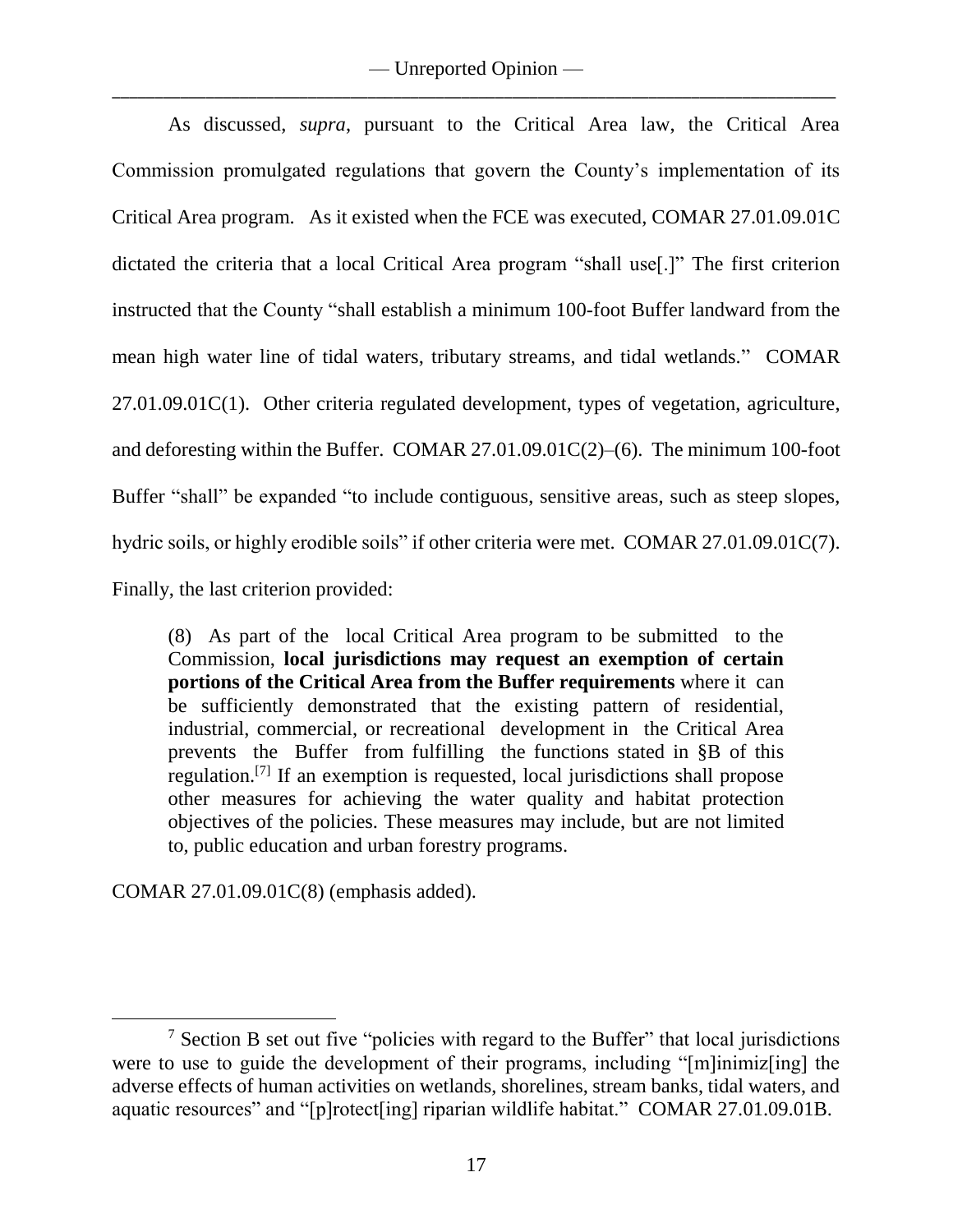In sum, pursuant to criterion (1), the "minimum" "Buffer" "shall" include all land within 100 feet landward of the mean high water line of certain waterways, or further if expanded consistent with criterion (7). COMAR 27.01.09.01C(1) & (7). Once that Buffer is established, the County may request an exemption of certain portions of the shoreline from the "Buffer requirements," *i.e.*, the restrictions upon development and other activity within the Buffer. COMAR 27.01.09.01C(8). Thus, even if the location of the proposed redevelopment, relocation, and/or expansion of the Existing Dwelling is within the "Buffer exempt" or "Buffer modified" area, there is nothing in the regulation to support the Vieglaises' argument that such area is outside the Buffer itself. Indeed, it would be illogical for COMAR 27.01.09.01C(8) to provide for "an exemption of certain portions of the Critical Area *from the Buffer requirements*" if those portions were not part of the Buffer. (Emphasis added).

We conclude that the trial court did not err by construing the term "100 foot Resource Critical Areas Buffer" as used in the FCE to include all land that falls within 100 feet of the mean high water line of Hopkins Creek, even if the County designated that land as exempt from the requirements of the Buffer. The FCE does not make any reference to exemptions from the Buffer requirements and does not incorporate by reference the County's buffer exemption maps. This construction is also consistent with a stated purpose of the FCE to protect the shoreline and the aquatic habitat. By prohibiting new construction *and* expansion of existing structures within the Buffer, the FCE ensures that any disturbance caused by preexisting development within the Buffer will not be increased and discourages future lot owners from developing within the Buffer because to do so would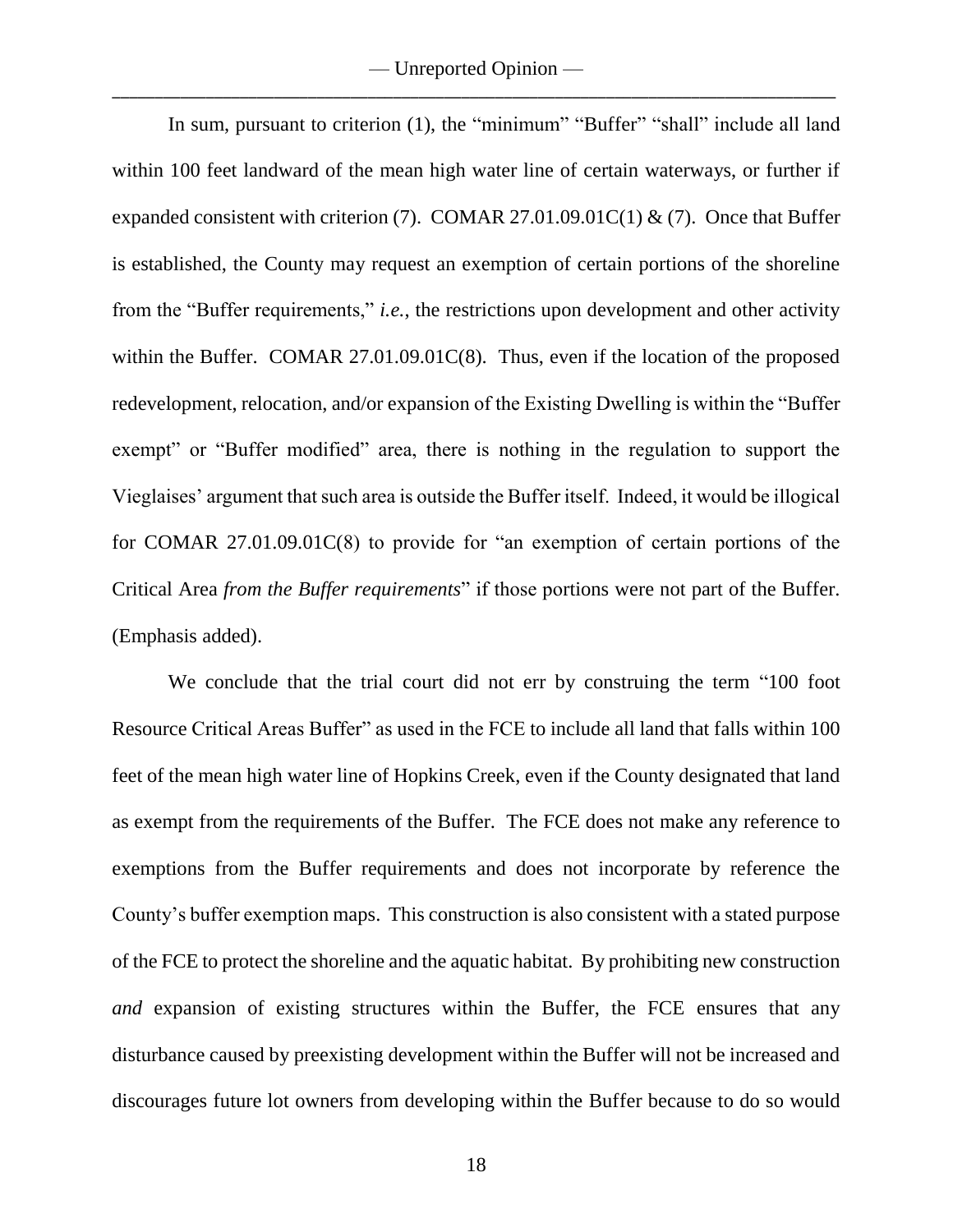limit the improvements that they might make to an existing structure therein. In this way, the FCE facilitates the return of developed land within the Buffer to an undeveloped state. For all of these reasons, we hold that the restrictions upon development within the Buffer set out in Articles II-G and II-H(6) are applicable to Lot 3.

We now turn to the Vieglaises' alternative argument that, even if the Existing Dwelling is within the Buffer, they are permitted to replace, renovate, or rebuild it "without restriction by the FCE." The Vieglaises' proposed development would increase the size of the Existing Dwelling by over 1,000 square feet. They planned to raze the original foundation of the Existing Dwelling and remove it from Lot 3. They then planned to construct a dwelling that overlapped with, but was relocated, from the original footprint of the Existing Dwelling. We conclude that the clear and unambiguous language of Article II-G and II-H prohibits them from doing so.

Article II-G(2) generally permits a Sahlin Farms property owner to "improve, repair, restore, alter, remodel, maintain, *or replace with structures of equivalent size or purpose all existing structures* . . ." (Emphasis added). The Existing Dwelling is an "existing structure[]" as it was designated on Exhibit C to the FCE. The limiting language in Article II-G and II-H governing development within the Buffer, however, eliminates the italicized language above permitting replacement of "all existing structures" and explicitly prohibits the construction of "new structures" or the expansion of existing structures. The court made non-clearly erroneous findings that the Vieglaises' proposed dwelling would be constructed "anew" after razing and removal of all parts of the original dwelling. This amounted to a replacement of the Existing Dwelling and/or the construction of a new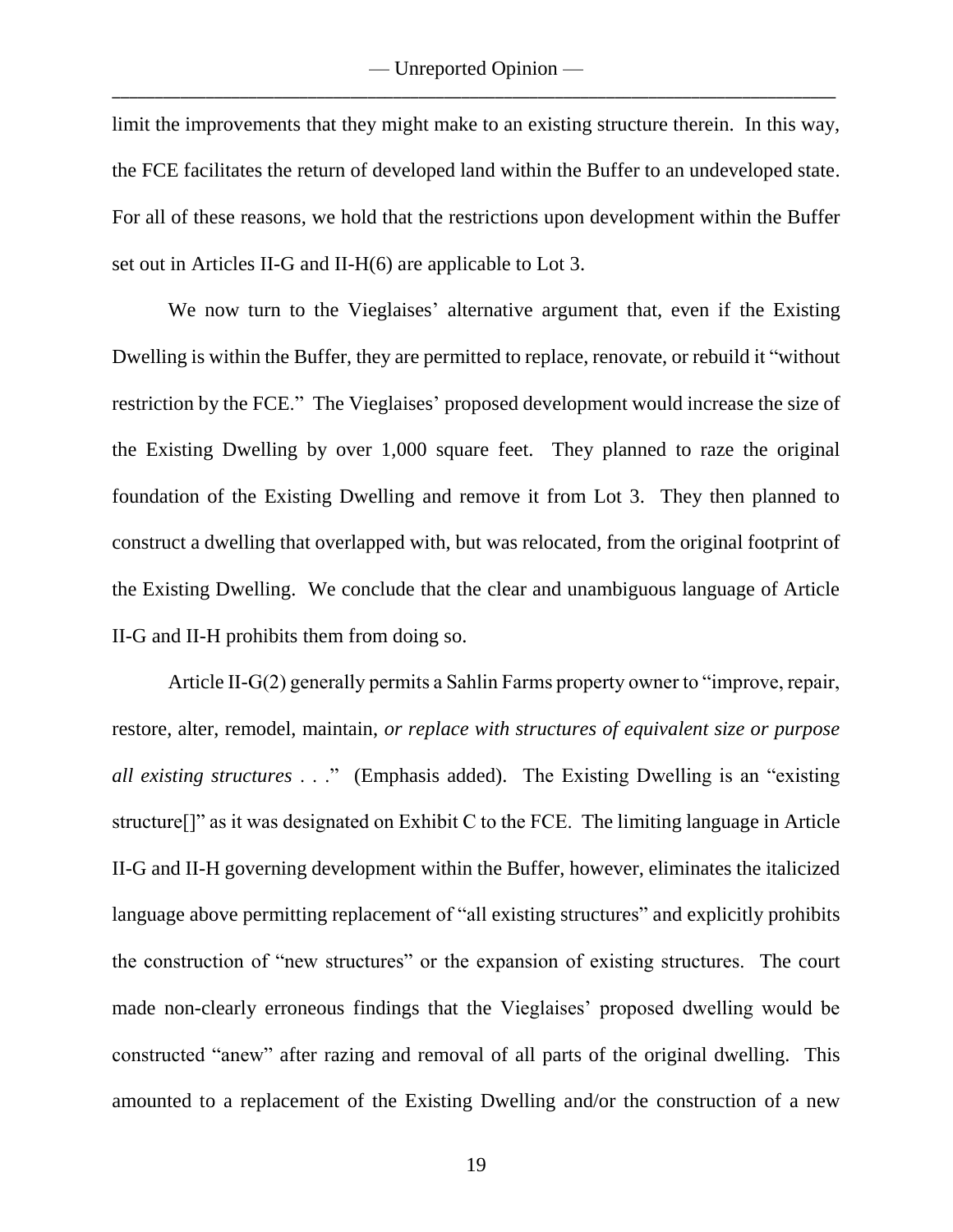dwelling, neither of which is allowed within the Buffer. The proposed construction also amounted to an expansion of the Existing Dwelling (although some of that expansion was to occur outside of the Buffer), which also is prohibited within the Buffer by the express terms of the FCE.

For all of these reasons, the circuit court did not err by declaring that the Vieglaises' "proposed redevelopment of the waterfront home," their "proposed relocation of the home site," and the "expansion and/or relocation of the structure" violated the FCE. $8$ 

Finally, we turn to the fourth declaration. The circuit court declared that the FCE prohibited the Vieglaises from using "the original structure, or any reconstruction or improvement thereof, as a single-family home." The Vieglaises contend that the circuit court erred by so ruling. We agree.

DNR and the Intervenors took the position before the circuit court that the FCE, which was executed in 2001, incorporated restrictions upon development of Lot 3 that were included in the 2009 Plat and the Final Development Plan because Article VI, Section F of the FCE states that "[t]he provisions of this Forest Conservation Easement do not replace, abrogate or otherwise set aside any local, state or federal laws, requirements or restrictions applicable to the Property." As mentioned, the 2009 Plat and the Final Development Plan

l

<sup>&</sup>lt;sup>8</sup> The Vieglaises ask this Court to "address the issue [of whether] the [Existing] Dwelling **can be restored or remodeled on its existing footprint.**" (Emphasis in original). We decline to do so. The Vieglaises did not request that relief in their complaint and the circuit court explicitly declined to address speculative plans that were inconsistent with the only development plans that were in evidence.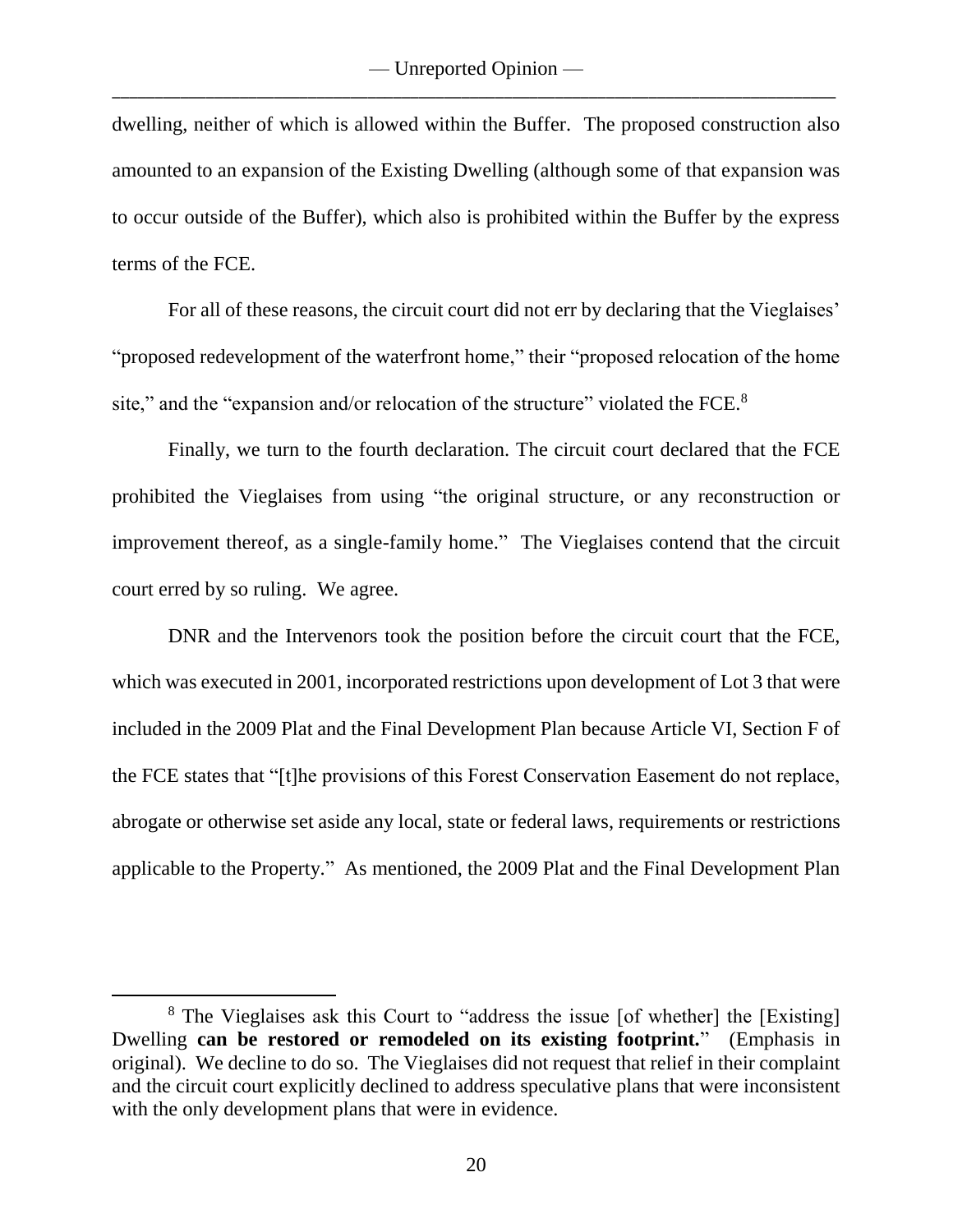each included notations stating that the Existing Dwelling would be converted into a boathouse or a storage facility, *i.e.*, an accessory structure.

In our view, the FCE does not incorporate future zoning restrictions upon development of subdivided lots within its terms. Rather, the FCE states that it does not abrogate or replace any such restrictions. To the extent that the restrictions set forth in the 2009 Plat and the Final Development Plan prohibit the Vieglaises from constructing a single-family home in place of the Existing Dwelling, those restrictions are collateral to the restrictions imposed by the FCE. For that reason, we shall vacate the fourth declaration.

> **II. Intervention**

The Vieglaises argue that the circuit court erred by granting the motions to

intervene. We decline to address this argument. As the Court of Appeals has explained:

It has long been the policy in this State that [an appellate court] will not reverse a lower court judgment if the error is harmless. The burden is on the complaining party to show prejudice as well as error.

Precise standards for determining prejudice have not been established and depend upon the facts of each individual case. Prejudice can be demonstrated by showing that the error was likely to have affected the verdict below; an error that does not affect the outcome of the case is harmless error. The focus of our inquiry is on the probability, not the possibility, of prejudice.

*Flores v. Bell*, 398 Md. 27, 33 (2007) (citations and footnote omitted). In the instant case, assuming *arguendo* that the circuit court erred or abused its discretion by granting the motions to intervene, the record does not reveal that the Vieglaises suffered any prejudice occasioned by the presence of the Intervenors in this litigation. Significantly, because the court granted judgment at the close of the Vieglaises' case, the Intervenors did not call any witnesses. The circuit court entered judgment against the Vieglaises based upon the plain